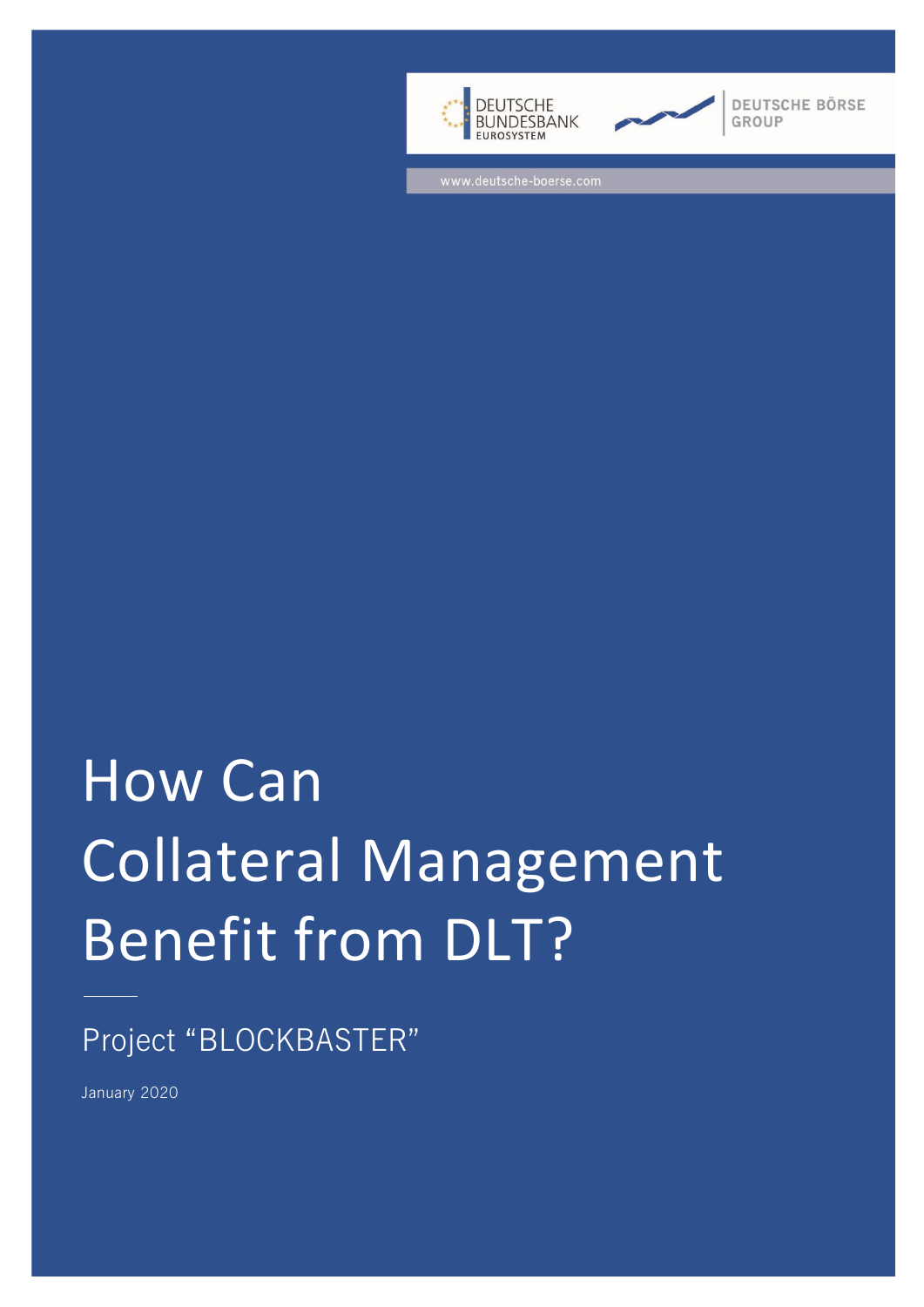### **Table of Contents**

| $\mathbf{1}$   |  |  |
|----------------|--|--|
| 2              |  |  |
| 3              |  |  |
| $\overline{4}$ |  |  |
| 4.1            |  |  |
| 4.2            |  |  |
| 4.3            |  |  |
| 4.4            |  |  |
| 4.4.1          |  |  |
| 4.4.2          |  |  |
| 5              |  |  |
| 5.1            |  |  |
| 5.2            |  |  |
| 5.3            |  |  |
| 5.4            |  |  |
| 6              |  |  |
|                |  |  |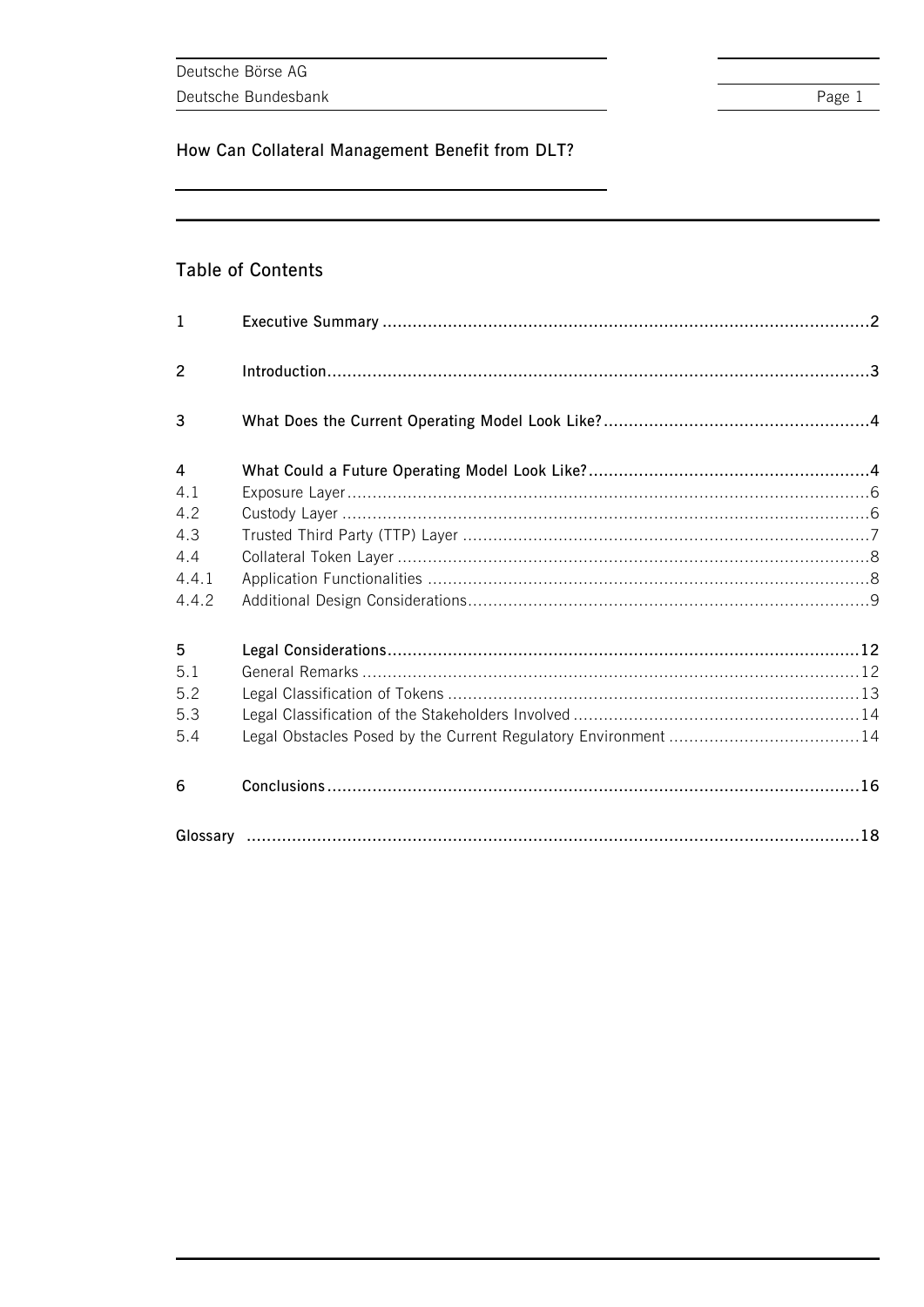### **1 Executive Summary**

l

There is a general consensus that distributed ledger technology (DLT) has both disruptive and evolutionary potential for financial markets. This paper focuses on potential implications in connection with collateral management activities for financial transactions, the aim being to analyze the challenges and opportunities of DLT in the current regulatory environment for this specific use case.

It is important to highlight that pure securities settlement services such as those currently provided by TARGET2-Securities (T2S), for example, are beyond the scope of this paper. The typical nature of collateral management activities is the temporary use of assets (securities and cash) for covering risk exposures. In particular, the opportunities resulting from an enhanced mobility of existing assets through the use of DLT will be investigated.

The use cases these considerations are built on are the coverage of exposures ("collateralization") which regularly arise through a variety of underlying financial market activities such as securities lending or repo transactions, CCP and OTC exposures or monetary policy operations of central banks.

The core of the conceptual investigation in this paper is the use of securities - issued in the traditional way - as collateral in a DLT environment. Therefore, a trust model is introduced which blocks securities in existing systems and creates "representative" tokens. It serves as a reliable and neutral link ensuring regulatory compatibility and legal certainty. These tokens can then be transferred instantly between the participants in the network and thus be used as collateral. Token transfers are recorded on an immutable ledger which is shared between relevant parties.

In addition, there are technical requirements derived from the use case that have to be met. "Know your customer" (KYC) and anti-money laundering (AML) rules heavily influence the design choices made for the DLT solution, for example leading to a private and permissioned set-up. Other requirements are the speed and confidentiality of highly critical and sensitive transactions.

Even though considerable challenges exist, DLT has the potential to significantly change the current post-trade environment. Using DLT for collateral management has important advantages for the collateral taker and the collateral giver as the underlying operating model no longer requires securities to be moved across custodians<sup>1</sup>, thus enabling 24/7 availability of collateral and improving collateral fluidity. The accompanying removal of complex reconciliation efforts due to synchronized decentralized data structures – which are necessary between various actors in traditional systems – will allow for substantial cost reductions and enable (near) real-time legal title transfer of securities and baskets thereof. Furthermore, DLT-based collateral management will support enhanced regulatory transparency of collateral services by providing specific collateral monitoring tools.

From a purely technical point of view, a holistic DLT set-up of services for collateralization purposes may not be seen as a major challenge. However, given the fact that the financial industry operates with many traditional systems, the introduction of DLT can most likely not take place as a "Big Bang". A significant period of time can be expected in which the existing infrastructures gradually adapt to the new technology. Consequently, old and new technologies will run in parallel during this transitional period. The existing infrastructures are designed to cater for versatile business cases and must take into account the complex regulatory environment. Therefore, the main challenge lies in

 $<sup>1</sup>$  For the purpose of this paper the term custodian also includes Central Securities Depositories (CSDs)</sup>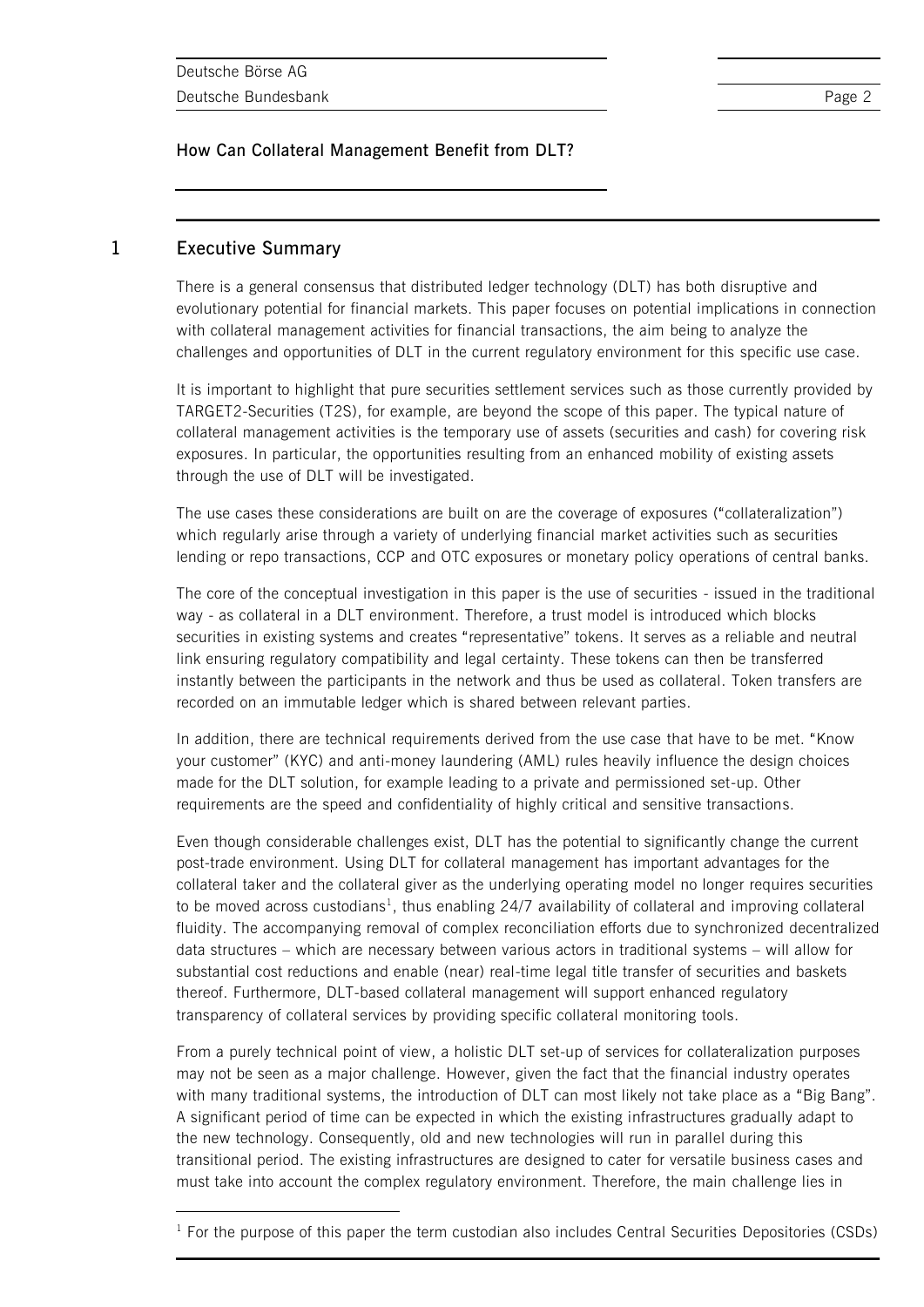designing DLT solutions which fit seamlessly in the current regulatory, process and system landscape and provide instant benefits for market participants. Building such solutions would represent the first steps in the process of utilizing DLT. By developing this process step by step, the potential of the technology could be harnessed in order to continually improve the existing infrastructures over time.

### **2 Introduction**

As regards innovation in technology and business, blockchain and DLT continue to be in the focus of financial market players as well as central banks. Even though the general euphoria has cooled somewhat, the technology continues to be intensively explored in various areas due to potential advantages and cost savings. Numerous financial market infrastructure providers, including central banks (e.g. Bank of Canada, Monetary Authority of Singapore, Australian Stock Exchange), are testing DLT technology, e.g. for processing interbank payments and securities transactions in central bank money and other post-trade services.

Deutsche Bundesbank and Deutsche Börse have already successfully completed two joint research projects on securities settlement based on blockchain technology (project "BLOCKBASTER")<sup>2</sup>. The two prototypes support the settlement of securities transactions, payments, interest payments and redemptions. The technology used in the two prototypes appears, in principle, to be suitable for the productive operation of a financial market infrastructure.

It is now intended to continue this cooperation in order to gain a better understanding of the suitability and potential of blockchain-based or more general DLT-based processes in the area of collateral management. From a central bank perspective, collateral management is of fundamental importance for the operational management of monetary policy. As a provider of large financial market infrastructures and of triparty collateral management solutions, Deutsche Börse is intensively engaged with the possibilities offered by DLT and possesses a wealth of expertise in this area.

On the one hand, regulatory requirements following the financial crisis, e.g. the new Basel liquidity regulations and uncleared margin rules of EMIR, are regarded as major drivers of the substantial increase in collateral demand. On the other hand, the Eurosystem's Asset Purchase Programmes have influenced the markets for certain high-quality assets. Due to these developments, the issue of collateral scarcity has been discussed intensively. Initiatives fostering the mobility and velocity of collateral have become ever more relevant.

In this regard, several Eurosystem services are already in place. The T2S securities settlement service provides functionality to enhance the speed of collateral movements and to increase liquidity savings due to its centralized pool of cash and securities. Collateral mobility already benefits from the fact that the Eurosystem allows the usage of triparty collateral management services for the purpose of collateralizing refinancing operations. Future milestones in this regard will be achieved with the go-live of the Eurosystem Collateral Management System (ECMS) and with the implementation of the Eurosystem's AMI-SeCo (Advisory Group on Market Infrastructure for Securities and Collateral)

 $\overline{a}$ 

<sup>2</sup> See BLOCKBASTER Final Report

[<sup>\(</sup>https://www.bundesbank.de/resource/blob/766672/29feab3f9079540441e3abda1ed2d2c1/mL/20](https://www.bundesbank.de/resource/blob/766672/29feab3f9079540441e3abda1ed2d2c1/mL/2018-10-25-blockbaster-final-report-data.pdf) [18-10-25-blockbaster-final-report-data.pdf\)](https://www.bundesbank.de/resource/blob/766672/29feab3f9079540441e3abda1ed2d2c1/mL/2018-10-25-blockbaster-final-report-data.pdf)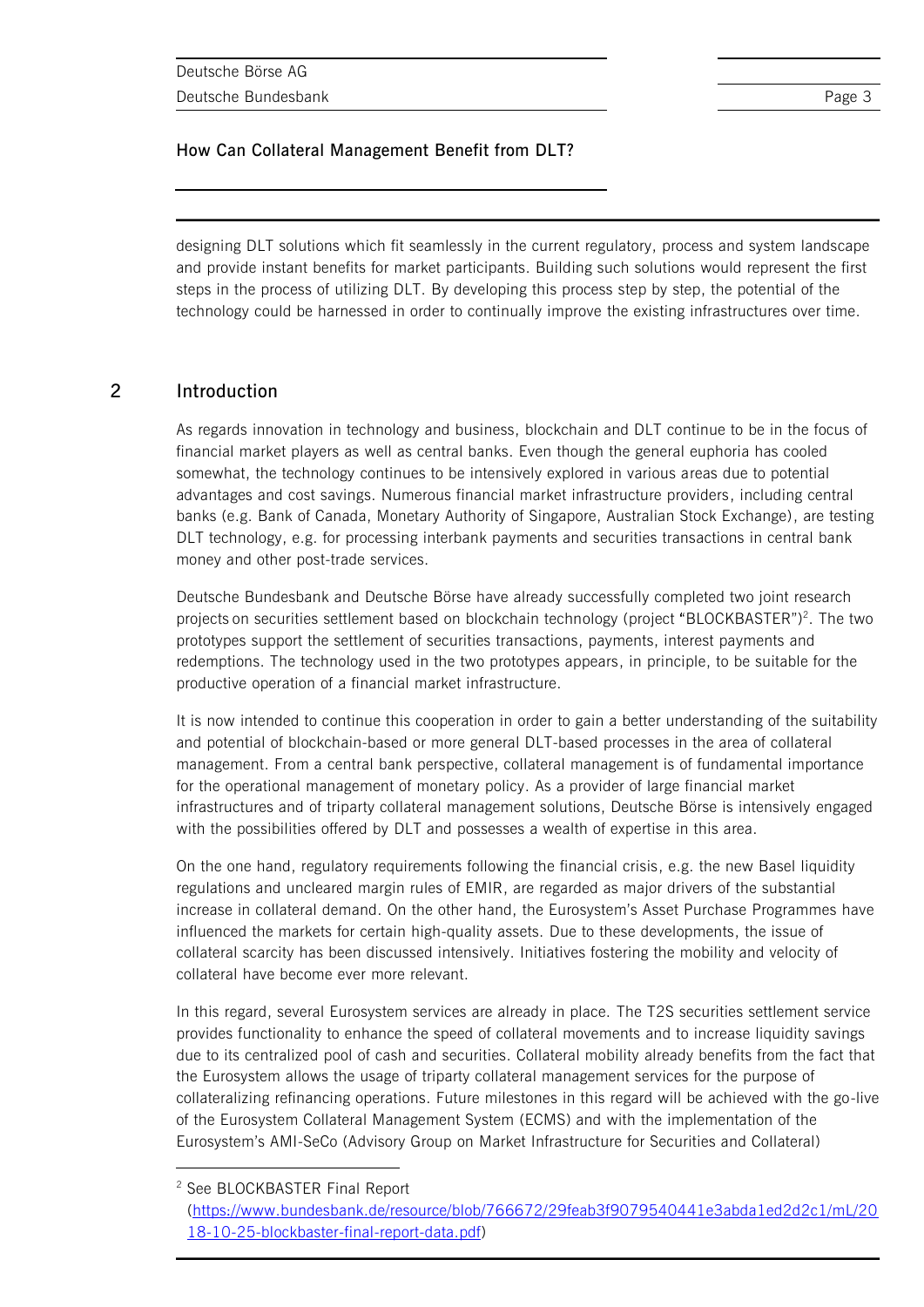Harmonization Standards in the area of collateral management, which are currently under development.

However, all these projects and initiatives need time to take full effect. Financial market actors need to adapt their business models; this will require not only changes in technology but also considerations regarding the legal implications and not least business policy decisions.

Using DLT for collateral management purposes may – depending on the individual assessment – provide significant additional opportunities to improve collateral mobility and overcome existing process deficiencies. Those could possibly be implemented quite quickly but should be seen as complementing ongoing activities and could run in parallel.

Section 3 below sets out the current operating model of safe custody, settlement and the use of securities as collateral. In Section 4, a possible future model for the use of DLT in the area of collateral management is designed. Legal and regulatory aspects are examined in Section 5. In addition, considerations regarding custody for digital securities as well as cash in collateral management and also possible Eurosystem requirements governing the mobilization of DLT collateral assets are presented in separate boxes. This paper concludes with an outlook on how the usage of DLT for collateral management could evolve and raises questions for further analysis.

### **3 What Does the Current Operating Model Look Like?**

Currently the delivery of marketable assets as collateral generally requires an actual transfer of the securities from the collateral giver to the collateral taker, involving all intermediaries in their respective custody chains from the issuing CSD downwards. The relatively cumbersome mobilization and reconciliation processes associated with this make it difficult for business partners to manage collateral efficiently and effectively. As a result, the related collateral management processes are complex, time-consuming, require broad liquidity margins and are therefore in need of optimization.

To optimize collateral usage within the current operating model, triparty collateral management services can be used. In this case, the triparty agent offering these services assumes the task of selecting, moving and valuing collateral based on pre-agreed parameters and criteria, thus enabling participants to optimize the use of their securities portfolios held with one custodian across different products and instruments when collateralizing credit and other exposures.

Current AMI-SeCo collateral management harmonization activities being coordinated by the ECB will lead to a reduction or even elimination of existing differences and complexity in collateral management processing, thus enabling improved mobilization processes across different (I)CSDs and markets. However, restrictions will remain until all parties have fully implemented the standards and adapted their business models accordingly.

### **4 What Could a Future Operating Model Look Like?**

A complementary way to overcome existing inefficiencies is the implementation of an operating model which renders obsolete the movement of securities between custodians. In the model analyzed here, a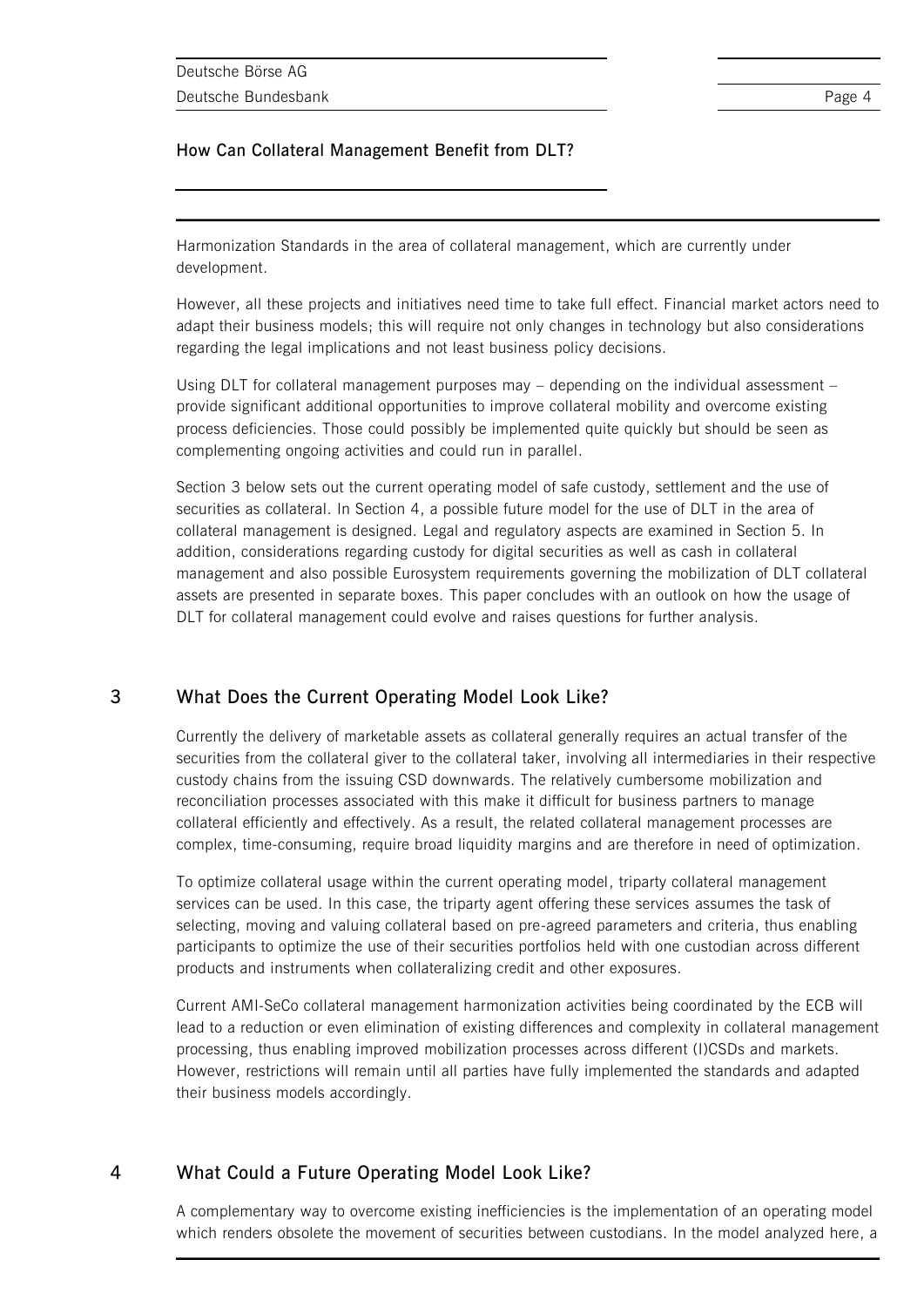collateral token managed in a distributed ledger environment is used to record ownership of individual securities or even baskets of securities. The underlying securities remain in an account of a trusted third party (TTP) and are not moved further.

At first glance, as a third party acts as a collateral manager this model may seem similar to conventional triparty services, but de facto goes beyond it. While collateral used for triparty services always has to be mobilized into the custodial account environment of a specific triparty agent (TPA), the TTP model at hand no longer requires collateral movements across different custodians. In addition, once a token has been created it can be directly exchanged between the collateral giver and the collateral taker according to applicable rules.

This DLT-based set-up will allow collateral givers and collateral takers to take advantage of higher collateral mobility. It will remove complex reconciliation efforts necessary between various actors using traditional services for securities settlement and collateral management, which would open the door to substantial cost savings.

The analyzed model is characterized by four different layers. The Exposure Layer describes the exposure that usually arises between counterparties of financial transactions that have to be collateralized. On the Collateral Token Layer, tokens representing securities or baskets of securities will be exchanged. The Trusted Third Party Layer introduces a neutral and reliable trustee which blocks securities held in the Custody Layer and creates representative tokens. The Custody Layer will work as today but provide its services in this model to the TTP.

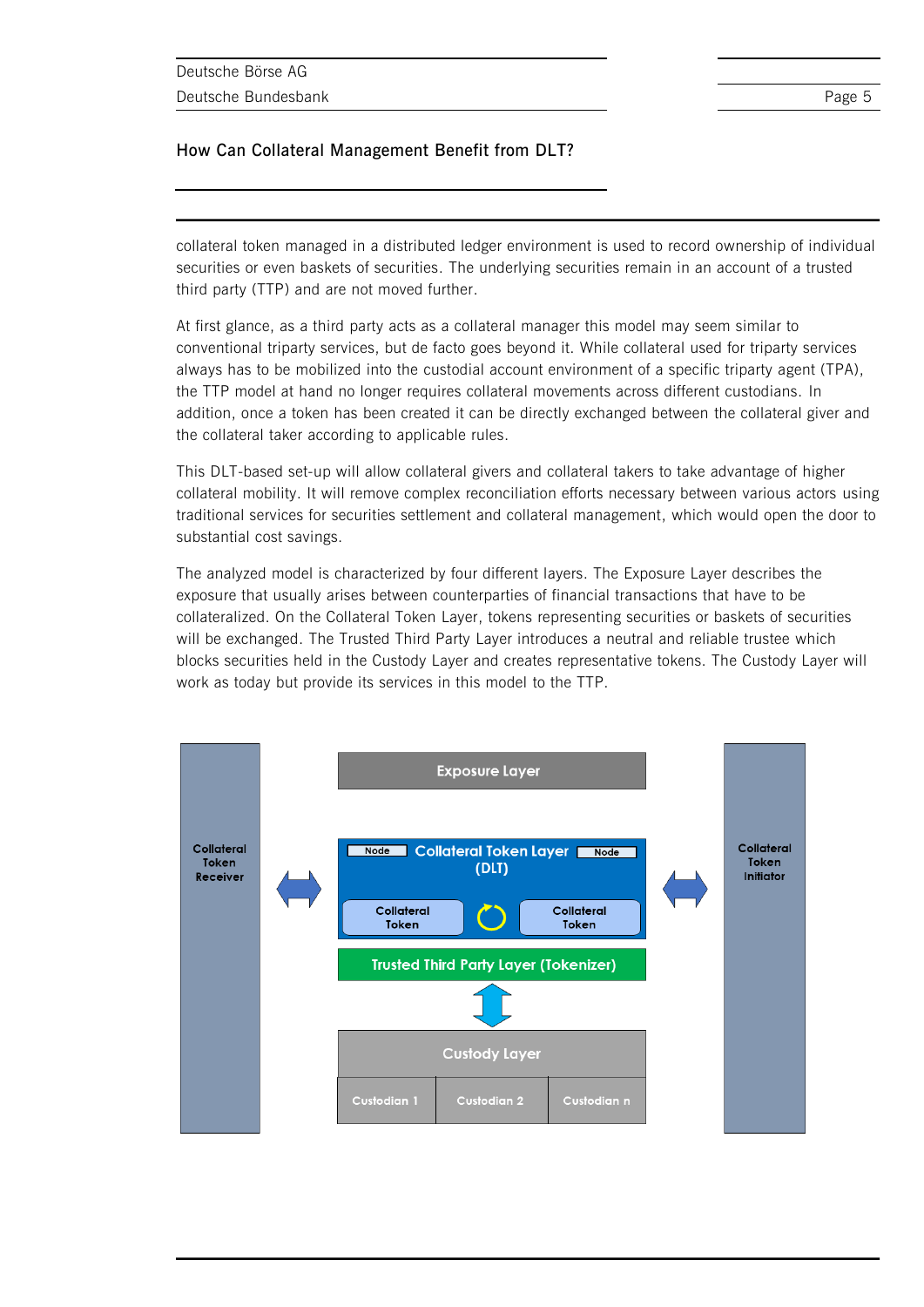### **4.1 Exposure Layer**

Exposures regularly arise through a variety of underlying financial market activities such as securities lending or repo transactions, OTC swap exposures, CCP exposures or monetary policy refinancing operations. In general, they define risks against a counterparty and are expressed in a cash equivalent value that needs to be collateralized. The present report only looks at exposures between financial institutions.

### **4.2 Custody Layer**

In order to secure exposures resulting from financial transactions it is necessary to make collateral available to the respective counterparties. Within the existing market frameworks, eligible collateral which is safekept in accounts at custodians is transferred from the collateral giver to the collateral taker. For this purpose, multiple parties of the custody chain of both the collateral giver and the collateral taker are required to take action.

In the analyzed model the TTP is introduced as a new actor who creates the link between the traditionally issued securities and their tokenized version on DLT. As such the traditional custodian will provide its services – simply said – only to a new customer, the TTP. To allow a wide spectrum of securities the TTP might open accounts with multiple CSDs or global custodians. These accounts could be omnibus accounts as well as segregated accounts depending on local market practices or regulatory requirements.

The initial provision of securities would still need to be performed according to already-established processes and criteria as defined by collateral takers. However, the securities need only to be moved once from the collateral giver's account to the account of the TTP. This can be done as a direct transaction or through triparty services offered by the custodian. Those triparty services comprise in particular the valuation, automatic allocation and substitution of collateral, the triggering of margin calls as well as the release of excess collateral. Once the securities are tokenized, representative tokens can be transferred and re-used without involving custodians or triparty agents.

### **Outlook: Considerations Regarding Custody for Digital Securities**

In contrast to securities issued in the traditional way, in the future it can be expected that securities will be issued directly as a native token on a distributed ledger. The safekeeping, transfer and asset servicing for these digital securities (crypto custody) will imply changes for a custodian. While in conventional custody business physical or de-materialized certificates need to be stored and serviced, in the evolving world of digital securities the storage and management of cryptographic keys becomes an important service. In principle, participants of a DLT network can store their private keys themselves. However, this requires high IT security standards and reliable key backup and recovery procedures. Additionally, it becomes even more cumbersome if access to multiple DLT networks for different assets is needed.

It is rather expected that dedicated crypto custody providers which access multiple DLT networks will emerge. Those would allow their customers to hold assets on these networks and store the respective keys. Although currently lawmakers and regulators are still in the process of defining rules for crypto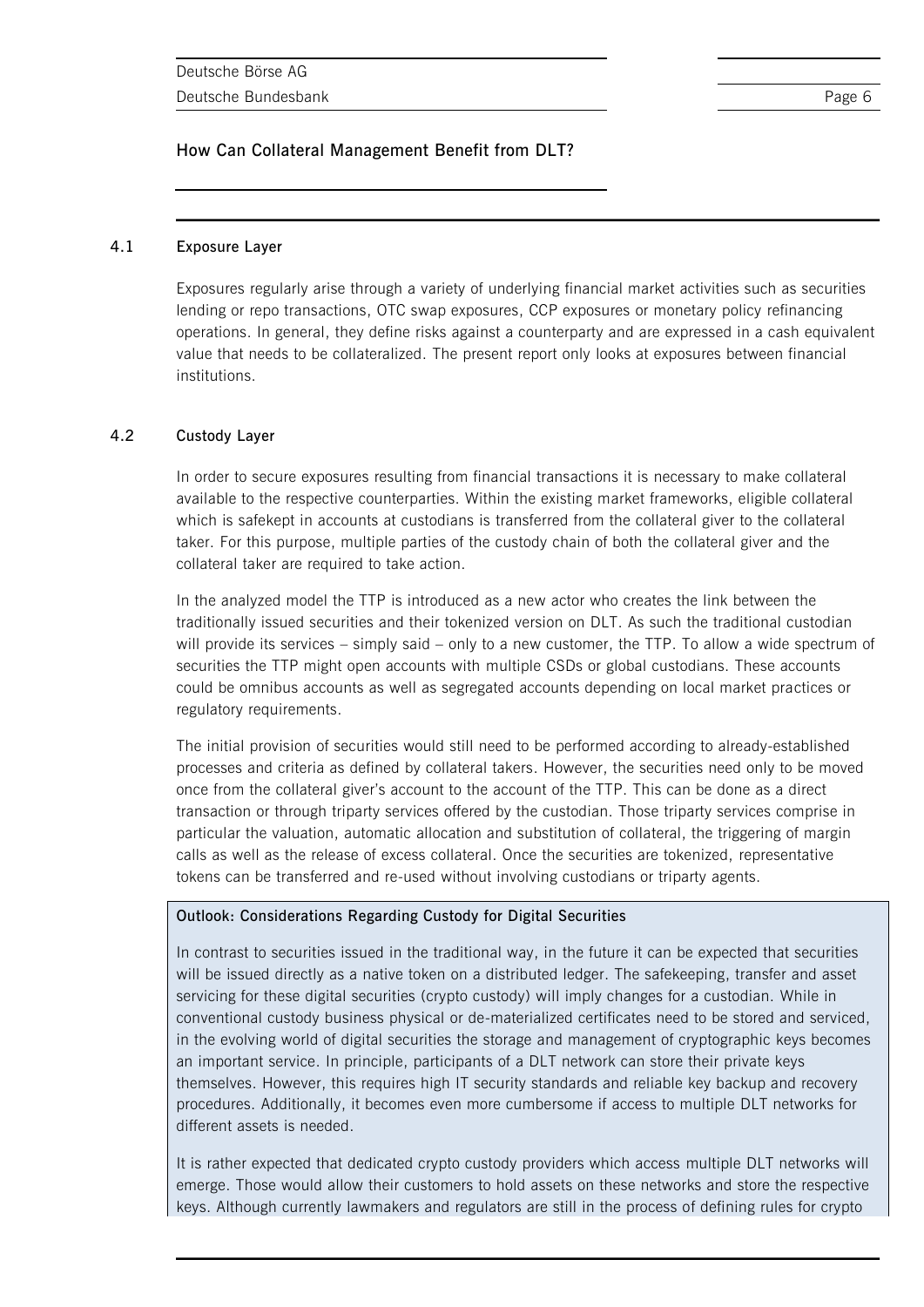custody and crypto custodians<sup>3</sup>, a functional description of various service elements can already be given. Previous work has already been done by the International Securities Service Association (ISSA) and its analysis for an "Infrastructure for Crypto-Assets"<sup>4</sup>.

For the purpose of this document, crypto custody means services around the new token economies representing digital securities on distributed ledgers, in particular, the administration of holdings and management of public and private cryptographic keys (e.g. generation, redemption and recovery). As well the reporting to customers and to regulatory bodies becomes a core functionality. It can be expected that a crypto custodian will offer value-added services similar to those provided by traditional custodians, e.g. concerning asset management or triparty collateral management services. Given the probabilistic nature of settlement on some public blockchains, specific questions arise around the finality of these transactions. Regarding private chains, finality is not a matter of concern due to their deterministic approach.

Further, the proof of legal ownership of tokens via cryptographic keys becomes a core issue. As the private key enables execution of ownership rights, it remains to be seen how today's traditional custody chains within the multi-layered custody model will be transferred to the custody of digital assets.

From a technical perspective, the participants in the network might not want to maintain their own technical environment but want to outsource this functionality. Therefore, the maintenance of nodes could also become part of the crypto custodian service offering.

Crypto assets might represent full rights and obligations in a purely digital form and hence might become a primary target of potential cyber-attacks. This makes cyber security a matter of highest priority.

### **4.3 Trusted Third Party (TTP) Layer**

l

The core of the conceptual investigation in this paper is the introduction of a trust model as a reliable and neutral link ensuring regulatory compatibility and legal certainty. The TTP connects the Custody Layer with the Collateral Token Layer. This means that the TTP ensures that tokens created on the Collateral Token Layer represent assets traditionally issued, booked and held at depositing institutions<sup>5</sup>. The holder of a token on the Collateral Token Layer can exercise rights related to the assets represented in the token via the TTP.

<sup>3</sup> See 5th Anti-Money Laundering Directive, May 2018 [\(https://eur-lex.europa.eu/legal](https://eur-lex.europa.eu/legal-content/EN/TXT/PDF/?uri=CELEX:32018L0843&from=EN)[content/EN/TXT/PDF/?uri=CELEX:32018L0843&from=EN\)](https://eur-lex.europa.eu/legal-content/EN/TXT/PDF/?uri=CELEX:32018L0843&from=EN)

<sup>4</sup> See International Securities Services Association: Infrastructure for Crypto-Assets: A Review by Infrastructure Providers, October 2018 [\(https://www.issanet.org/e/pdf/2018-](https://www.issanet.org/e/pdf/2018-10_ISSA_report_Infrastructure_for_Crypto-Assets.pdf) [10\\_ISSA\\_report\\_Infrastructure\\_for\\_Crypto-Assets.pdf\)](https://www.issanet.org/e/pdf/2018-10_ISSA_report_Infrastructure_for_Crypto-Assets.pdf)

<sup>&</sup>lt;sup>5</sup> However, it can be expected that in future securities will also be issued directly on DLT (see Box 'Considerations Regarding Custody for Digital Securities').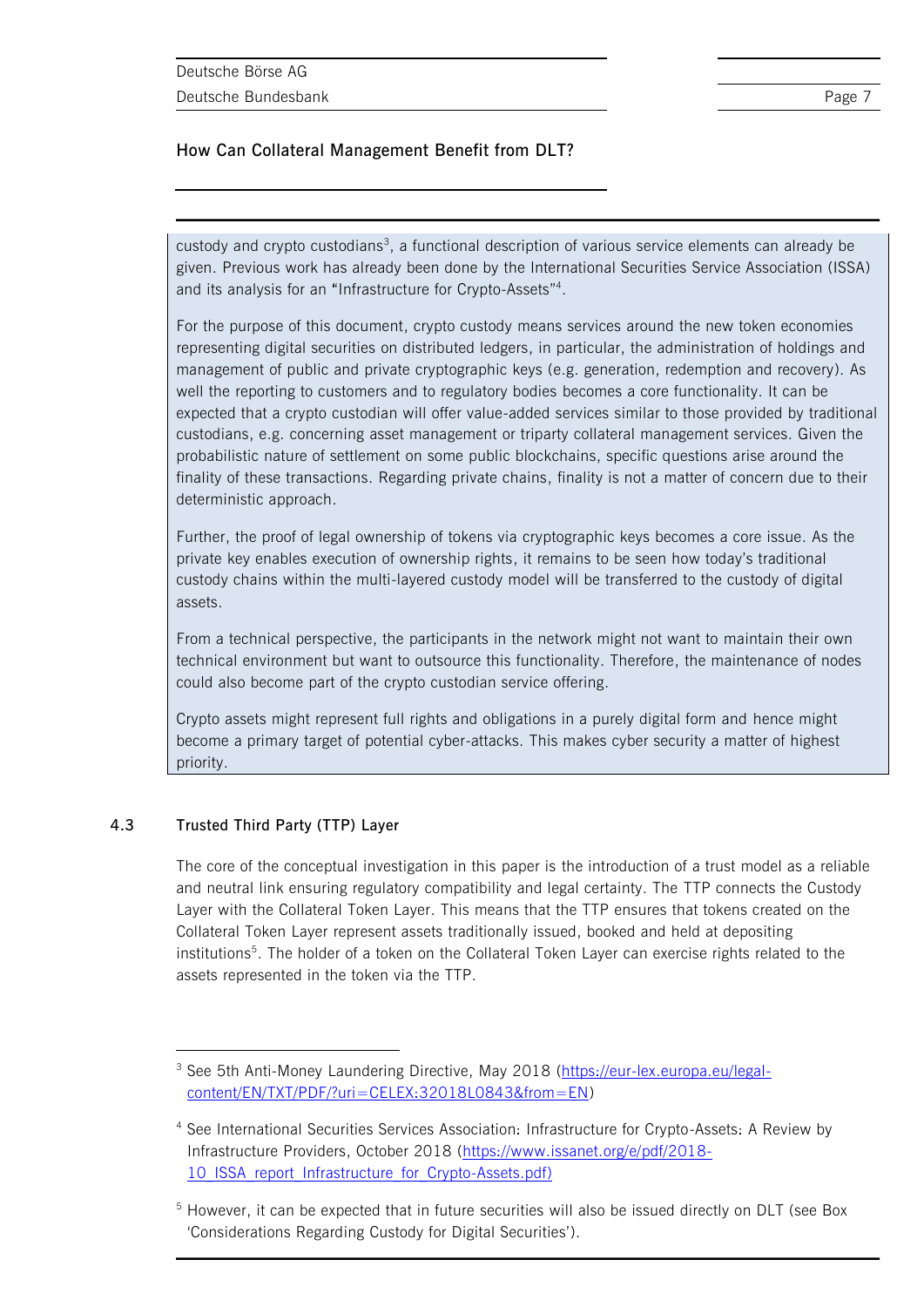To mobilize securities into this system, a client needs to transfer securities to the TTP at the custodian level. From that moment onwards, the TTP maintains the securities for the client and any movement of the representing tokens on the DLT Layer will only change the rights and obligations at the TTP level without affecting the Custody Layer.

The TTP and its clients can maintain accounts with different custodians and are hence able to mobilize and combine client holdings from different depository locations into one token. This facilitates the efficient move of collateral tokens on the DLT Layer.

From a service point of view, some of the functionalities the TTP may need to cover include:

- creation of accounts and ongoing due diligence for custodian banks;
- creation and "loading" of tokens on receipt of securities in traditional systems;
- instantiating and maintaining the link of either (1) a single security (one ISIN) or (2) multiple securities (basket of ISINs) to a token;
- inventory reporting of securities linked to any token;
- recording of token transfers amongst participants;
- redemption of tokens combined with back-delivery of securities on the Custody Layer;
- maintaining and applying eligibility rules for securities generally acceptable to the TTP;
- related to baskets: securities eligibility, valuation rules, triggering of margin calls according to applicable rulebooks.

For the purpose of this paper it is assumed that the TTP will operate as a registered and appropriately licensed legal entity in a specified jurisdiction and is bound to a transparent rulebook. This rulebook will, among other things, specify the rights and obligations of the TTP and the participants as well as the nature and functioning of the Collateral Token Layer that is connected to the TTP. The role and the duties of the TTP are very much dependent on the type of assets and the legal nature of the tokens in question.

### **4.4 Collateral Token Layer**

The Collateral Token Layer is a DLT-based peer-to-peer network which maintains the registry of issued tokens and tracks token transfers. The peer-to-peer network consists of multiple nodes which provide the hardware and software necessary for participants to access and use the network. When a token is transferred from one participant to another on the distributed ledger, rights to the underlying collateral (i.e. securities) are also transferred to the new owner according to the TTP rulebook.

### **4.4.1 Application Functionalities**

To enable a full token lifecycle, there are multiple functionalities which should be implemented in the analyzed system. The TTP needs to be capable of issuing tokens, while preventing other users from using this function. After creation, all participants must have the ability to transfer their tokens.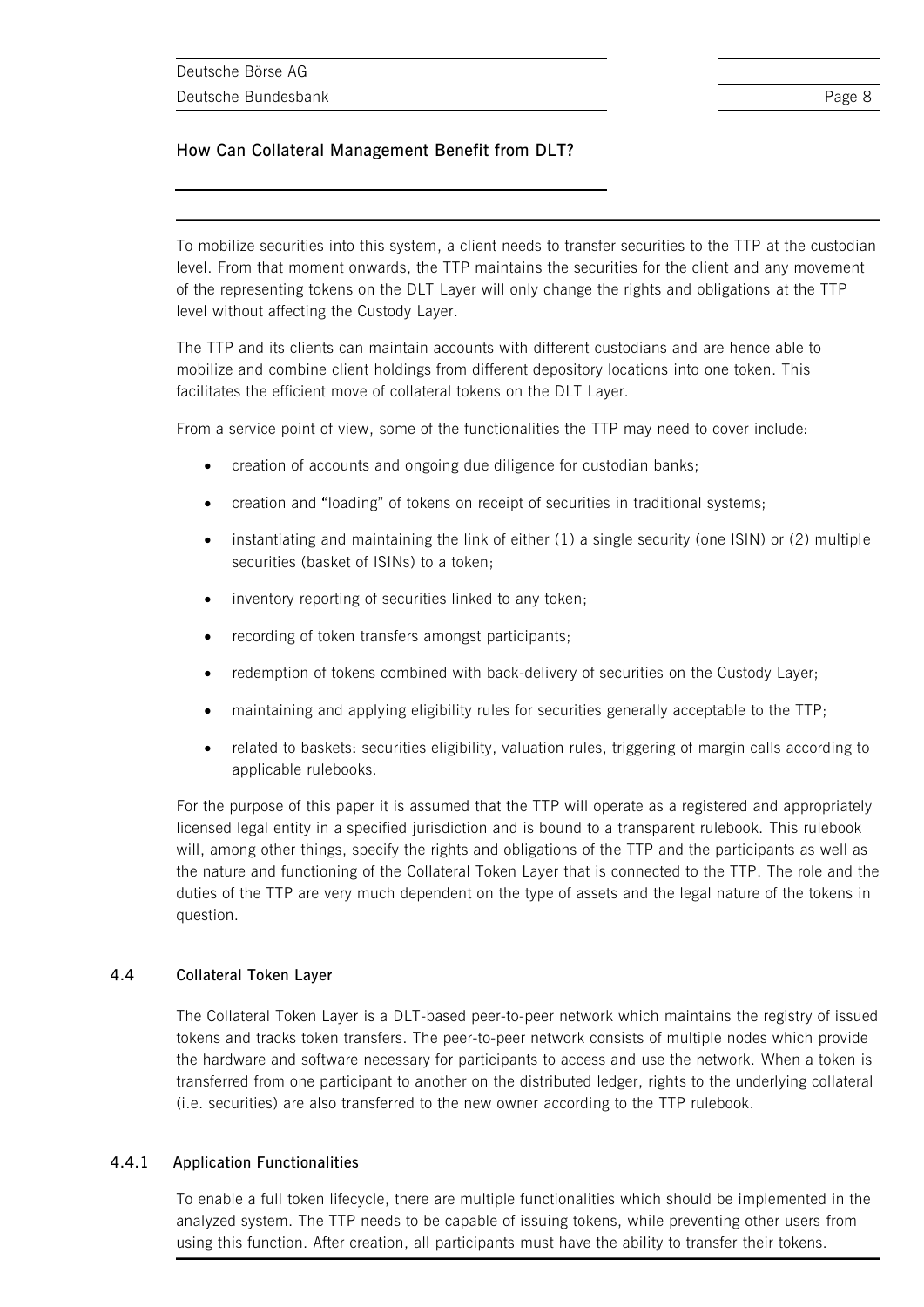Enabling the transfer of tokens also includes the handling of queries regarding current holdings and selecting tokens for spending. To use a token as collateral, a token transfer from the collateral giver to the collateral taker has to be processed. In the specific case of a pledge model, an additional functionality is required: the tokens must be locked so that neither the collateral giver nor the taker can make use of them. If the exposure ends, the token will be released to the collateral giver; if the exposure defaults, the locked token has to be released to the collateral taker.

When securities are safekept for the TTP, corporate actions can occur. To handle these events, there need to be either mechanisms in place which handle them off-ledger or the respective functionalities must be implemented through smart contracts as well.

Finally, to move tokens out of the system, like in the issuing process, the TTP needs to be able to redeem the tokens by either burning or archiving them in a way that renders them incapable of being reused.

In the analyzed system, two types of tokens are considered:

- The "ISIN Token" represents a one-to-one tokenization of a specific security position. Each of these tokens is redeemable against a specified amount or nominal value of a specified security. These tokens need to include an ISIN or an equivalent identifier of the underlying security and an amount or nominal value defining the quantity of the underlying security. The collateral valuation of the token – as defined by the collateral taker – varies according to changes in the value of the underlying.
- The "Basket Token" is redeemable against securities which are included in a specified basket and corresponds to the value specified in the token. These tokens need to include the definition of the tokenized basket and the tokenized value. As is the case with the existing triparty services, the TTP Layer is responsible for the valuation and allocation of the underlying securities. Additionally, the underlying securities can be substituted by other securities included in the basket definition. A distinction can be made between standardized and individually agreed baskets. In contrast to traditional triparty services, which are offered within one custodian, DLT-based basket tokens allow the combination of securities from various custodians where the TTP and the collateral giver have an account.

The underlying DLT network records token creation, transfer and redemption. Both types of tokens need to contain information identifying the owner of the underlying security. Additionally, to achieve fungibility, users need to be able to split and merge tokens. To merge ISIN tokens, the original tokens need to have the same underlying ISIN and the same legal status in regard to ownership. The new merged token would inherit these properties from the original tokens. When splitting tokens, consideration should be given to a "Minimum Settlement Unit," which sets a lower bound on the size of the new tokens.

### **4.4.2 Additional Design Considerations**

To decide about the specific technical implementation for the analyzed model, the business requirements for scalability, privacy, security, accessibility for users and compliance with existing regulations have to be considered. Additionally, the governance of the platform is an important issue.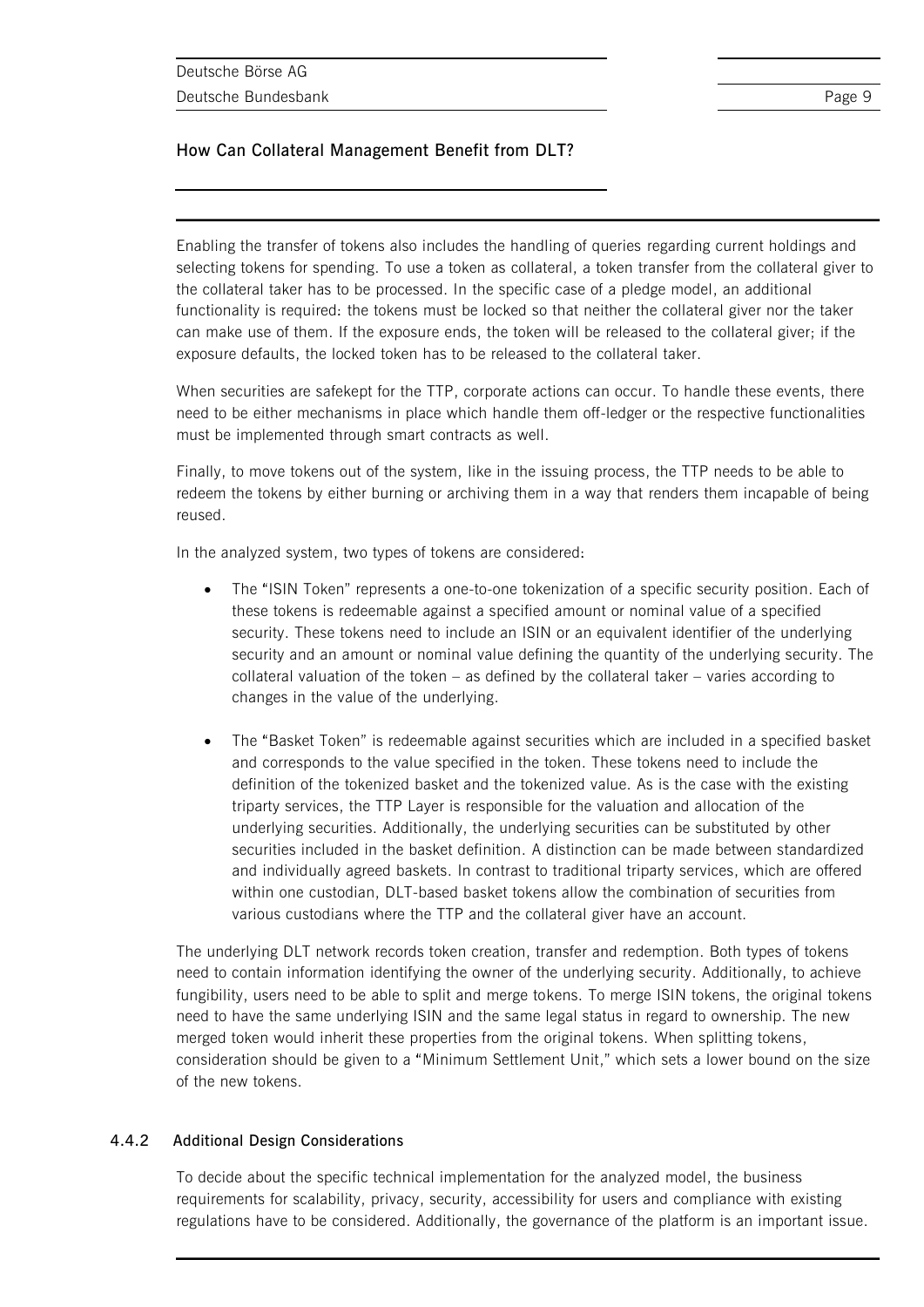### **Scalability and Performance**

Scalability and performance are crucial aspects for business and technology decisions, given that transaction systems can affect critical business processes. Key elements regarding the technical design are data structure, degree of system integration, privacy level and consensus algorithms. These have a direct impact on the scalability and performance of a DLT system. The number of nodes can affect the speed and complexity of consensus building. Therefore, the current number of collateral users and the potential growth in network participants and transactions need to be carefully evaluated while designing and developing the analyzed system. Previous studies have already concluded that current major DLT frameworks such as the Digital Asset Platform, Hyperledger Fabric and R3 Corda are capable of processing current financial transactions and respective volumes $6$ .

### **Privacy**

Privacy is defined as the right of each individual or legal entity to control the degree to which they are willing to share their personal or business information. In the highly competitive financial market, nearly all information is sensitive. Therefore, any privacy policy has to follow a strict "need-to-know" principle which ensures that all information is only distributed to the relevant parties; at the same time, individuals or organizations are prevented from accessing private data. Sensitive data must be encrypted using certified encryption methods. An optimal solution would also take "forward secrecy" into account, protecting against the possibility of an encryption method being compromised in the future. One way to achieve that is by distributing even encrypted information only on a "need-toknow" basis.

### **Governance**

To properly operate in a regulated environment, the analyzed system needs to have a governance structure. Network participants have to agree on a common platform rulebook and terms of use. Major incidents in the public blockchain sector have made it clear that the "code is law" doctrine is questionable in practice. A governing body is needed to design the system architecture and to define and deploy code, including smart contracts. In addition, there needs to be an authority (e.g. network operator) which manages the admission and permission of participants according to the rulebook (e.g. access rights, read/write abilities, exclusion of participants).

### **Access Control and Identity Management**

In regulated financial market activities, actors need to adhere to strict KYC or AML laws and other regulatory guidelines. For the given scenario, this implies the application of a private permissioned network, where every participant is identified and needs permission to use the service. In general, as part of the onboarding process, a specific network operator registers the public keys of the permitted participants in a whitelist. For privacy reasons the legal entities behind the public addresses in the whitelist might not be known to other participants. To prove identity to other participants for transacting, the system could include a certificate agency and use certificates instead of a static public

 $\overline{a}$ 

[\(https://www.bundesbank.de/resource/blob/766672/29feab3f9079540441e3abda1ed2d2c1/mL/20](https://www.bundesbank.de/resource/blob/766672/29feab3f9079540441e3abda1ed2d2c1/mL/2018-10-25-blockbaster-final-report-data.pdf) [18-10-25-blockbaster-final-report-data.pdf\)](https://www.bundesbank.de/resource/blob/766672/29feab3f9079540441e3abda1ed2d2c1/mL/2018-10-25-blockbaster-final-report-data.pdf)) and DTCC press release [\(http://www.dtcc.com/news/2018/october/16/dtcc-unveils-groundbreaking-study-on-dlt\)](http://www.dtcc.com/news/2018/october/16/dtcc-unveils-groundbreaking-study-on-dlt), Oct 2018

<sup>6</sup> See BLOCKBASTER Final Report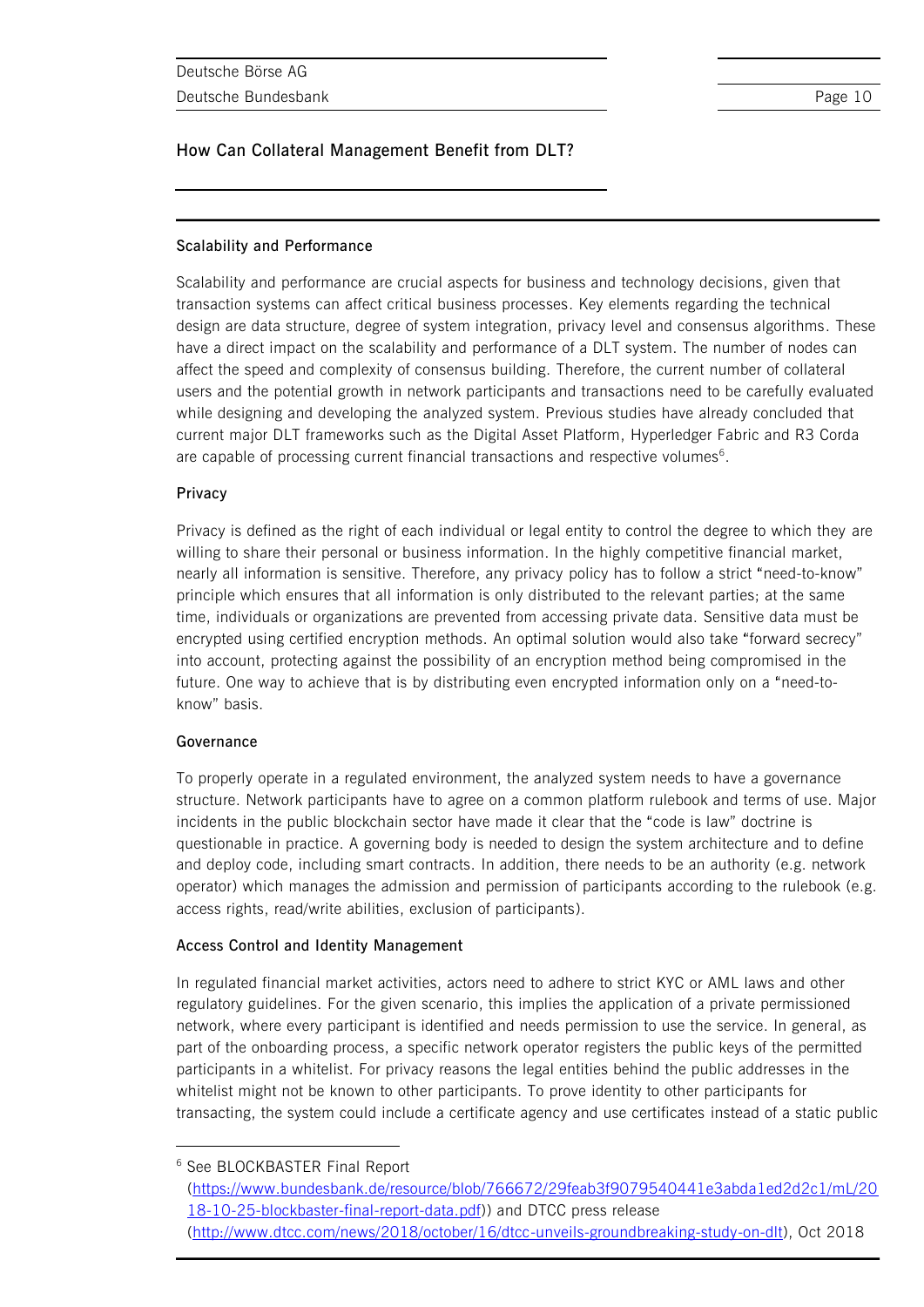key either on a per transaction basis or with limited time validity. Access control serves a regulatory and organizational role which naturally remains centralized. Participants in a private network who violate network guidelines can be expelled from the network. Through these identifying features, the participants' behavior is traceable and auditable, which is essential for regulators.

### **Monitoring and Reporting**

The network operator should be responsible for monitoring platform health and performance and detecting malicious behavior of nodes. In the latter case, the network operator should also have rights to intervene according to a predefined ruleset. Transaction data should be consistent, and mechanisms must be developed and put in place to prevent fraud and attacks such as doublespending or Denial-of-Service.

For regulatory or supervisory purposes, an Observer Node can be set up which observes the network passively for real-time view of collateral ownership. Additional risk monitoring and reporting applications can be developed to simplify the reporting process and enhance regulatory transparency of the collateral market.

### **Node Hosting**

Participants interact with the distributed ledger through network nodes. The more nodes the network has, the more pronounced the advantages of a distributed network generally are. Participants can run their own nodes, in which case they need to fulfill certain technical and operational requirements to ensure network security, availability and stability. Alternatively, they have the option to access the network through another participant's node or a node hosted by an approved third party.

### **Security**

The security policy has to be extended to the network level in addition to the access control and identity management described above. For example, both inbound and outbound internet traffic have to be filtered and monitored. A multi-level firewall has to be implemented on every node. Peer-to-peer communication between nodes has to be secured and encrypted. A Hardware Security Module (HSM) has become a standard to manage the digital keys. To further reduce risk, nodes can also be distributed physically and geographically.

### **Outlook: Considerations Regarding Cash in Collateral Management**

Within existing collateral management arrangements, cash is an integral element. It is either used as collateral itself or in repo-style transactions as a countervalue to the securities. Cash is available within already established payment systems; the challenge is therefore to integrate cash in a distributed ledger environment.

Cash is usually maintained and transferred within a variety of payment systems of central banks and/or commercial banks involving so-called correspondent banking relationships. Going forward, cash could increasingly be made available for processing within distributed ledger environments. Two options can be considered. Either existing payment systems can be made interoperable with a distributed ledger, or cash can be digitized and directly recorded on a distributed ledger. The latter can either be on-chain issued tokens - so-called native cash tokens – or tokens that represent "classic"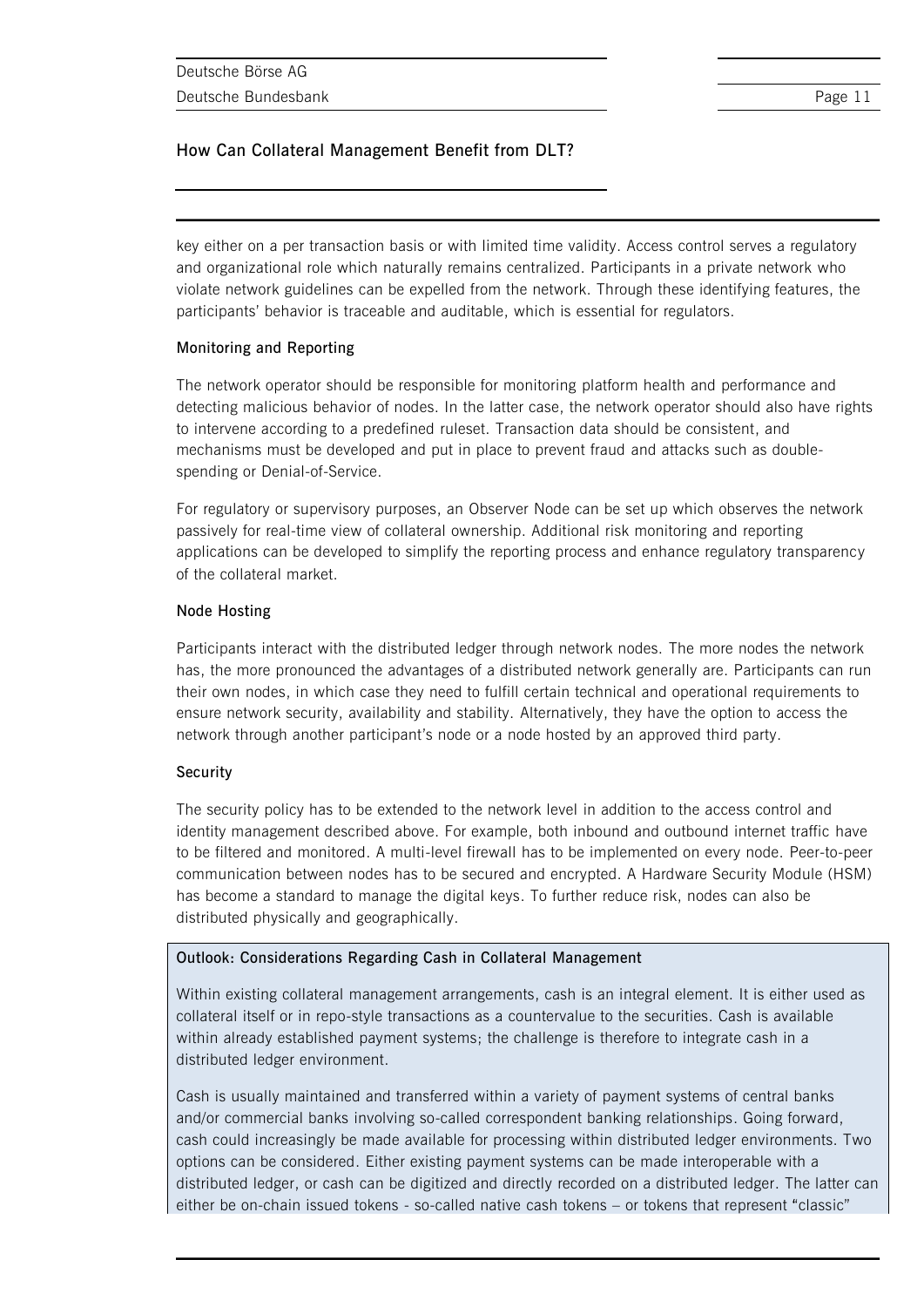cash which is safekept in traditional payment systems and transformed by a tokenizer. In the context of this paper, only these fully backed tokens are regarded as recoverable collateral<sup>7</sup>.

If an interoperability solution with an existing payment system is chosen, a technical interface with the distributed ledger processing the securities leg of a transaction would be required. The interface should allow for a payment message to be initiated and processed in the payment system while securely blocking the collateral on ledger. Depending on the successful execution of the payment leg, the blocked collateral tokens could be released and transferred to the beneficiary – conditional settlement would take place. Settlement finality only occurs if both legs (security tokens and cash) are successfully settled. Otherwise, the transaction is rejected. Depending on the specific solution, settlement finality could be achieved close to real time. The implementation of such a model would, however, require a deeper investigation of conditions and requirements (e.g. prolonged opening times and standardized message formats).

Alternatively, if the cash tokens were to be created directly on chain, settlement finality could be achieved instantaneously. If the cash token and the securities token are on the same chain, settlement finality is achieved in a single medium simultaneously for both legs of the transaction. If the cash token and the security token are on different DLTs, as in the interoperability solution, the transactions will need to be coordinated between the different chains e.g. by two-phase/three-phase commit or hash time lock contracts. Finality is only achieved once both chains have confirmed their final step in the execution of the transaction.

### **5 Legal Considerations**

### **5.1 General Remarks**

 $\overline{a}$ 

A fundamental precondition for the use of distributed ledger systems in collateral management is legal soundness. This comprises the compliance of the technical system with the current regulation regarding the finality of transfer orders. Moreover, all requirements faced by its stakeholders, whether they stem from banking, securities markets and infrastructure regulation or other fields such as accounting principles, have to be complied with. Further, the legal nature of the tokens is a basic attribute which needs to be clarified.

Currently, in the absence of a specific regulatory framework for a token economy, all actors must ensure that their token activities comply with the "traditional" rules and regulations applicable to their respective field of business. This means seeking legal opinions and making individual inquiries with their regulators. Since the token economy is not yet mature, many jurisdictions are just beginning to formulate legal frameworks regulating tokens and the associated activities. In the European Union a first effort has been made to implement a coordinated framework in the form of the current version of

 $<sup>7</sup>$  The classification as either central bank money or commercial-backed money and other legal</sup> questions regarding such tokens are beyond the scope of this study.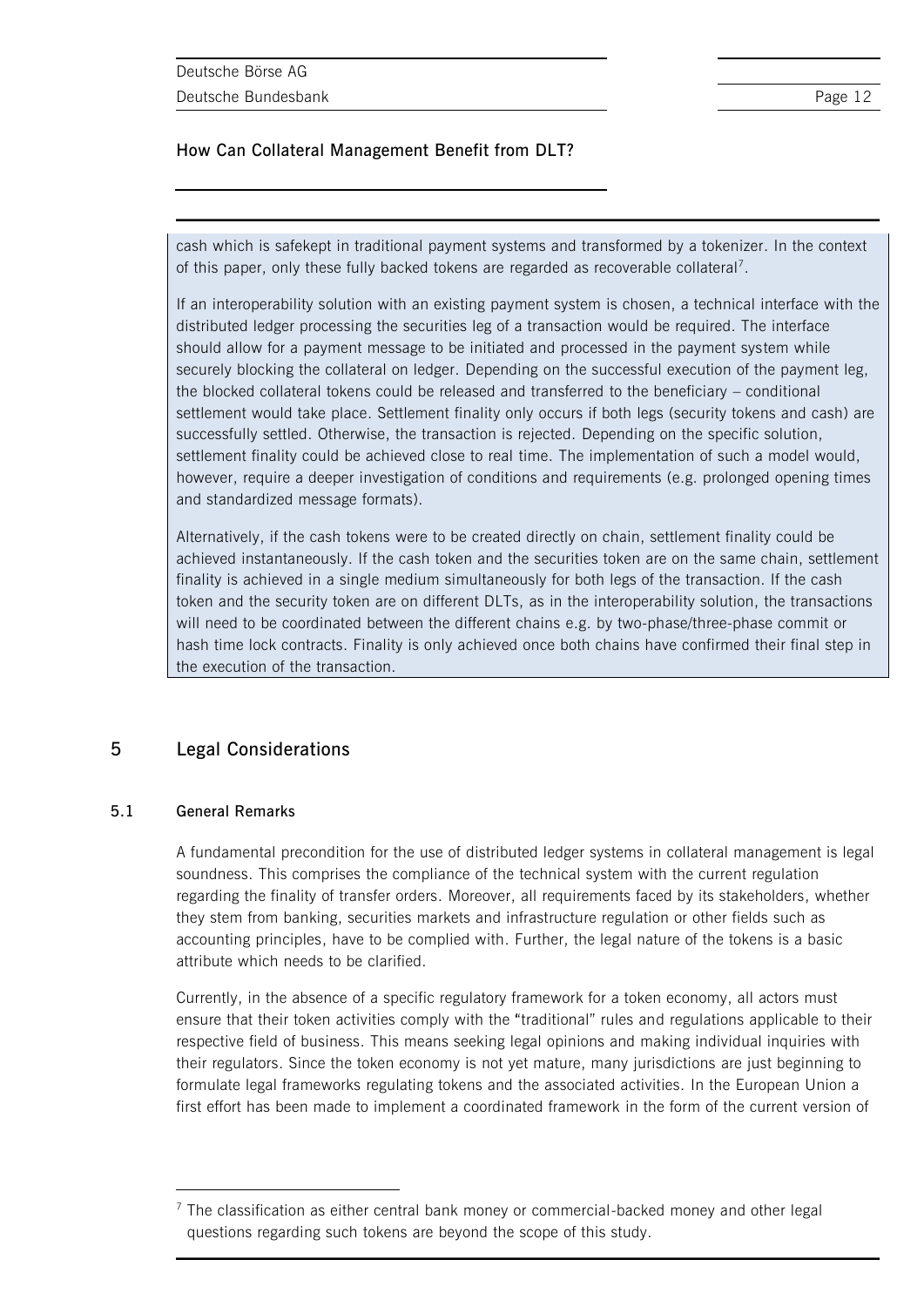the Anti-Money Laundering Directive<sup>8</sup>. However, there remain differences in national jurisdictions of member states. Therefore, actors must rely on national legal frameworks where they exist or use contractual arrangements as a legal framework instead. In addition, technology-agnostic regulation for certain existing products may also apply to new offerings on a DLT basis.

### **5.2 Legal Classification of Tokens**

A key question is which rights and obligations are represented by a token. Three broad legal concepts for the nature of a token can be distinguished. Those determine the requirements that must be fulfilled from a legal and regulatory point of view by the various actors of a specific DLT set-up.

The following discrete categories should be considered for tokens related to securities:

(1) Information Token

The least extensive category would be where securities are stored in conventional legacy systems (i.e. a custodian-controlled database, a vault, etc.) and corresponding tokens just carry specific information on these securities. The information stored in the legacy system would take precedence over the information stored on the DLT. And the factual control over the token, or more precisely, its transfer from one participant to another, would not entail a transfer of any rights or obligations with regards to the corresponding security.

(2) Extended Token

In the second category, the same information stored on the DLT would take precedence over the information stored in the legacy system. Control over the security token would provide evidence of rights/obligations regarding the corresponding securities (like for example ownership of the security). However, while control over the token would only *indicate* e.g. ownership, it indirectly *affects* it through an additional legal construct like for example a TTP which ensures that ownership of the security and control over the corresponding token do not diverge. This is because the main legal reference object would still be the security existing outside the DLT Layer.

(3) Native Token

 $\overline{a}$ 

The third and most consequential category would therefore mean the security in total is issued in the form of a token and therefore carries all information as well as all rights/obligations to the security. The legal reference object would be the token and the DLT system itself; any change in token ownership would also automatically trigger legal consequences.

The issuer or creator of the token needs to define the nature of the token in its respective rulebook. The model at hand relates to "(2) Extended Token".

<sup>&</sup>lt;sup>8</sup> The 5th EU Anti-Money Laundering Directive (Directive (EU) 2018/843 of 30 May 2018) introduced a definition of cryptographic values (in the Directive: "virtual currency") and made the safekeeping of cryptographic values subject to certain supervisory requirements.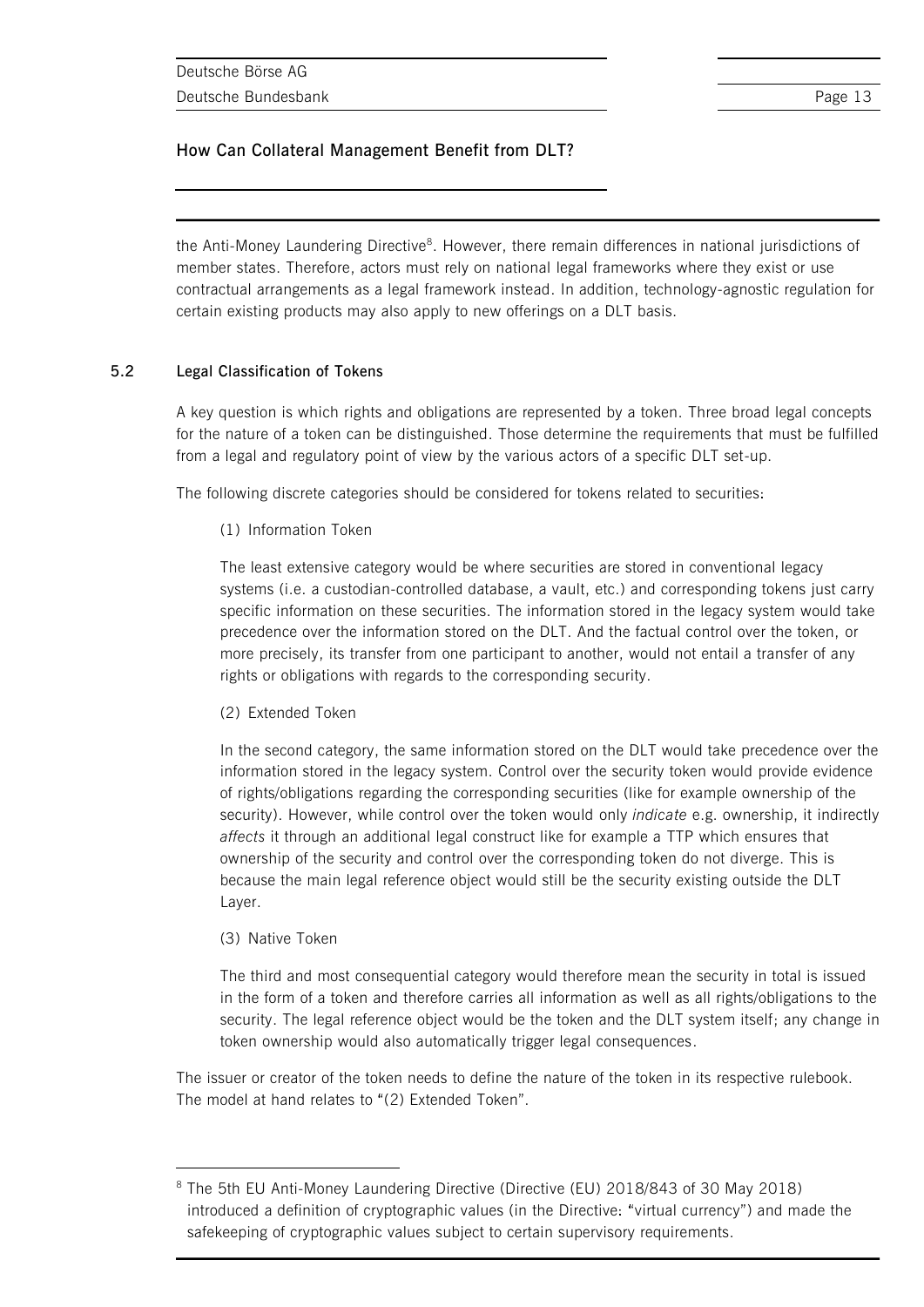## Securities represented on a DLT

|                                         | <b>Information Token</b>                                      | $\overline{2}$<br><b>Extended Token</b>                         | 3<br><b>Native Token</b>                                                           |
|-----------------------------------------|---------------------------------------------------------------|-----------------------------------------------------------------|------------------------------------------------------------------------------------|
| ,Nature<br>of the<br>token <sup>'</sup> | Digital twin carrying<br>information only, no<br>legal rights | Digital twin<br>certifying certain<br>rights and<br>obligations | Original asset<br>carrying all<br>information and all<br>rights and<br>obligations |
| Location<br>of security                 | Off-DLT<br>٠                                                  | Off-DLT                                                         | On-DLT                                                                             |

### **5.3 Legal Classification of the Stakeholders Involved**

The collateral taker and collateral giver need to acknowledge tokens and need to trust both the technological and functional set-up. Specific regulations facing them in their roles as giver and taker of collateral in the form of tokens are currently often not available or in an early stage of development.

More complex is the role of the TTP. The TTP provides services which are comparable to those of a custodian. It holds securities on behalf of the beneficial owners at one or even multiple custodians and allows the beneficial owner to transfer ownership of these securities through the transfer of tokens. As in the case of a traditional custodian, insolvency of the TTP should not affect the holdings of its customers. It has to be guaranteed that the TTP does not misuse the securities of a customer and makes sure that all tokens are backed by securities.

Following the principle of "same risk, same rules", regulators might think about treating TTPs similarly as custodians. In the absence of regulation for TTPs, trust must be established by incorporating these rules in the contractual set up.

A further function of great importance in a DLT network is the operation of the IT infrastructure; this includes e.g. the definitions and oversight of hardware and software or IT security and business contingency measures. The operator of such a DLT network could well be a specialized provider of IT services who has no role in providing financial services. However, such a service provider also needs clear governance and liability provisions.

### **5.4 Legal Obstacles Posed by the Current Regulatory Environment**

The current regulatory environment has grown over many years and is designed to regulate actors and services regardless of the technology used. The challenge in regulating DLT activities is not so much the new technology but the new business models they allow.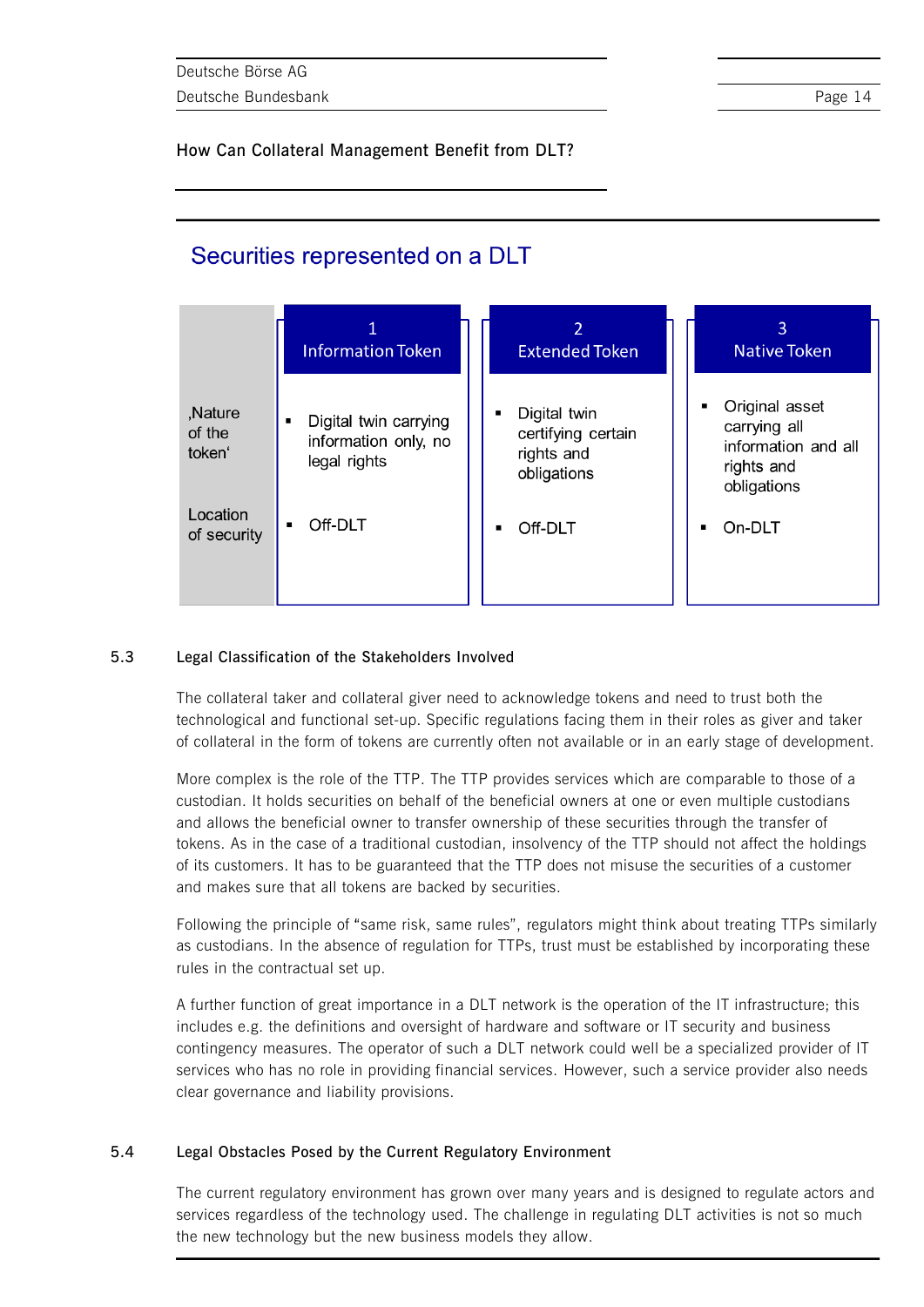$\overline{a}$ 

### **How Can Collateral Management Benefit from DLT?**

The current regulatory environment affects entities which render financial services and assumes that these entities also maintain the relevant IT infrastructure. Where they outsource any IT activities, they still remain responsible and have to ensure that applicable regulations are also met by their subcontractors.

Therefore, there will be operators to be regulated even though they might only provide IT services like the maintenance of the DLT network while financial services are provided by the actors using the DLT network. Nevertheless, there is already practical experience with overseeing these so-called Critical Service Providers<sup>9</sup> which could be applied to DLT operators as well.

Another aspect is that a distributed ledger system used to settle securities might be classified as a "Securities Settlement System" (SSS)<sup>10</sup> and the functional operator would therefore need to adhere to the respective requirements.

### **Outlook: Considerations Regarding Eurosystem Requirements for the Mobilization of DLT Collateral Assets**

All credit operations of the Eurosystem are required by its statute to be based on "adequate collateral". Collateral must be able to protect the Eurosystem against losses in the event of a counterparty default. The Eurosystem's legal framework for monetary policy instruments specifies the criteria for the eligibility of assets determining which assets can be used as collateral for monetary policy operations and which risk control measures the Eurosystem has introduced.

In addition, as the provision of eligible collateral does not eliminate credit, market and liquidity risk, the Eurosystem has a specific risk management framework in place. It consists of four risk mitigation elements: (1) the Eurosystem's Credit Assessment Framework (ECAF) which includes measures to mitigate credit risk, (2) the Eurosystem valuation framework specifies how collateral is valued to minimize interferences with market prices, (3) the Eurosystem haircut framework defines specific valuation haircuts, (4) other risk control measures such as variation margins, limits on the use of collateral or even the exclusion of specific closely linked assets aim to further mitigate specific risks.

The collateral and risk management framework, which regularly undergoes amendments, would also apply in case DLT-based collateral assets might be eligible for use with the Eurosystem. In addition to these eligibility criteria and risk management measures, the Eurosystem has defined specific requirements with regard to the mobilization of eligible assets. Currently, when mobilizing eligible marketable assets to the Eurosystem, counterparties make use of eligible SSSs operated by eligible CSDs, eligible links between such CSDs or eligible triparty agents. In order to ensure the safety and efficiency of these infrastructures, the Eurosystem has defined specific eligibility criteria that have to be fulfilled when the respective CSDs, SSSs and links between them or Triparty Agents (TPAs) are used. If DLT-based collateral assets were to become eligible for use in Eurosystem credit operations, these criteria would remain valid to ensure that - before and whilst being tokenized, - these assets are safekept under Eurosystem rules. Provided that an operational model as considered in this paper is

<sup>9</sup> CPMI/IOSCO Assessment methodology for the oversight expectations applicable to critical service providers; December 2014.

<sup>&</sup>lt;sup>10</sup> Securities Settlement System as defined in the Directive 98/26/EC of the European Parliament and of the Council of 19 May 1998 on settlement finality in payment and securities settlement systems.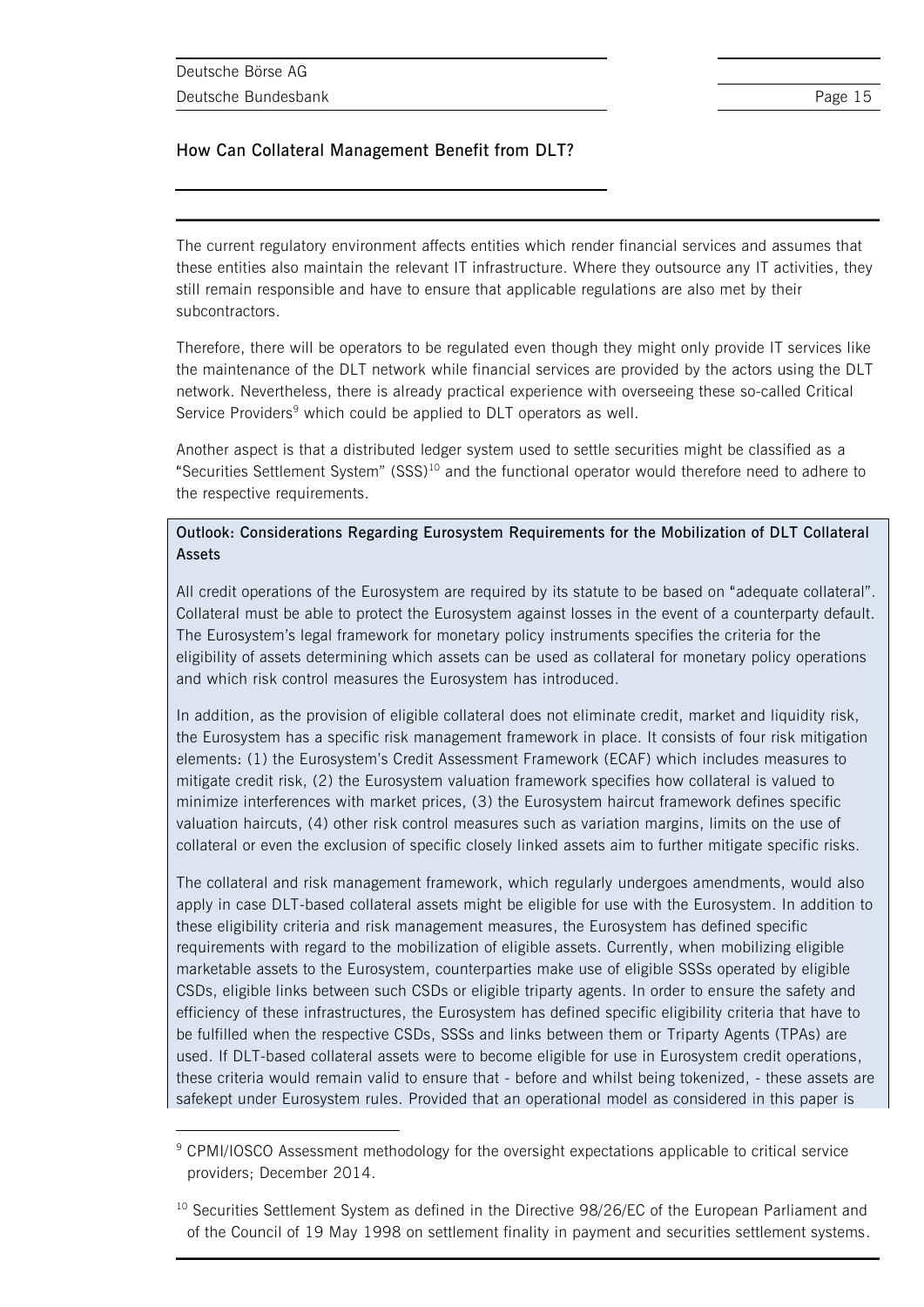applied, additional eligibility criteria will be needed at least regarding the TTP to also ensure safety and efficiency for this potential new mobilization channel. These criteria are likely to be closely aligned with existing standards for TPAs such as:

- insolvency-proof claim to securities held with TTPs and pledged to central banks, obligations of TTPs vis-à-vis central banks, liability regime, etc.;
- settlement of corporate actions, substitution of collateral and retention of funds from corporate actions;
- compliance with the Eurosystem eligibility criteria for collateral and their mobilization channels;
- realization of collateral;
- risk management;
- confidentiality of data.

In addition, there might be requirements for the custodians of the TTP with regard to access rights required in the event of a TTP failure to the accounts on which the deposited securities are held. Specific requirements on the DLT Layer for availability and corresponding contingency methods for redeeming the tokens in the event of non-availability might also be of importance.

To conclude, there is still the need for further legal analysis and assessment prior to the acceptance of DLT collateral assets as eligible collateral for Eurosystem credit operations.

### **6 Conclusions**

Several financial institutions and market infrastructure providers have already investigated distributed ledger technologies. Prototype systems have been built and tested in various proof-of-concept studies; first use cases are in the process of being implemented. Over time, the underlying protocols have become more and more mature and suitable for the processing of financial transactions. It is expected that distributed ledger systems will become more common in the financial industry due to their potential for delivering efficiency gains and new business opportunities.

The intention of the paper at hand was to analyze in more detail the appropriateness of distributed ledger technology in the context of collateral management. Since the financial crisis, the importance of collateral management arrangements has grown due to regulatory requirements and increased risk aversion of market participants. Consequently, collateral has become a concern of financial markets focusing on the aspect to put the right collateral at the right time at the right place. This is why we as a central bank and an infrastructure provider are working on this subject.

Collateral mobility has already begun to derive benefits from several Eurosystem projects and initiatives such as T2S or the usage of triparty collateral management services. Other gaps have been addressed by the Collateral Management Harmonization Standards of the Eurosystem's AMI-SeCo. However, the associated adaptations made by market participants in order to harness these opportunities will need time for their impact to fully unfold. In addition, it remains to be seen whether the necessary business policy decisions will actually be made by relevant parties or whether persistent forces predominate, and no corresponding adjustments are made.

A complementary option enabling more efficient mobilization of collateral is the use of distributed ledger technology. With the introduction of tokens representing underlying securities and specific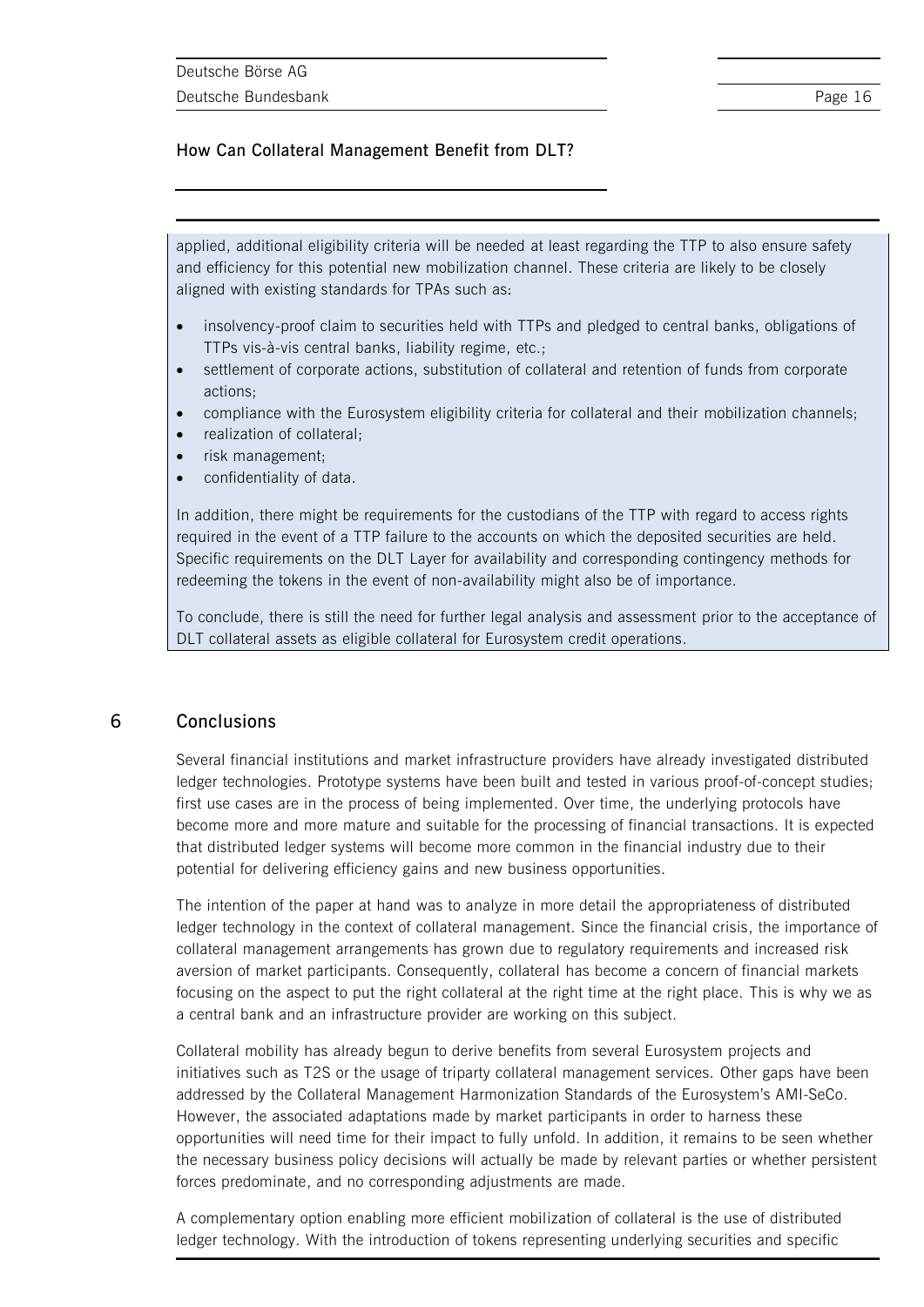related rights, collateral can be mobilized without moving underlying securities in the related custody environments. This opens up the opportunity for efficiency gains as cost- and time-intensive reconciliation processes become obsolete. Another substantial benefit is the combination of the client's traditional securities holdings with different custodians into one collateral token.

From a custody perspective, a distributed ledger system has the capability to record positions at an end-beneficiary level. This increased transparency and resulting operational efficiencies open up opportunities for service providers alongside the custody chain.

On the technical side, decentralized data management of distributed ledger technology enables extended system availability potentially around the clock, every single day. Currently, international financial market activities are limited by settlement windows which usually prevent trades from being settled during the night in the specific time zone. One of the reasons for this limitation is to allow for maintenance and system housekeeping. In contrast, due to its distributed nature, a DLT-based system is innately capable of allowing maintenance to be done on a single node without affecting the availability of the full system. In this way global integration of financial market activities could be further fostered.

To allow the full potential of this technology for the financial industry to unfold, legal and regulatory aspects need to be tackled as a matter of priority. Market participants need leeway for further analysis and investigation to develop new business cases as well as legal reliability and certainty to integrate these new services into the productive environment. Therefore, European lawmakers and regulators need to ensure that coordinated and harmonized laws and regulations are put in place within a short timeframe.

Relevant actors in the securities services industry are closely interlinked and bound by existing regulation. Hence, changes regarding the actual business models are much more likely to evolve gradually over time. Accordingly, it is not expected that securities issuance in its entirety will happen via tokens in the short term. Instead, there will probably be more intermediate use cases utilizing tokens as a mere carrier of information or using them to represent claims.

Another key element is whether and when market participants will be able to integrate DLT-based solutions into their existing technical environments. Given that existing well-functioning traditional systems will not be replaced soon, it is expected that they will run in parallel with new solutions reaping the benefits of DLT. For the time being, the challenge will be to efficiently interface both worlds.

In addition, internationally agreed market standards would be helpful for the market to develop efficient business solutions. Standardization would be required from both the functional and the technical perspective. This could be common identifiers for tokens or communication standards between different chains.

Finally, disintermediation is always seen as an issue when discussing distributed ledger technology. However, regulation of services and actors in the trading and post-trading sector constitute a limitation for such disintermediation. In the end some functionalities and roles in the current value chain might be reduced or will even no longer be required with DLT. However, as shown in the analysis with the example of the TTP, it can be expected that - with the evolution of this innovative technology - various new roles will develop instead.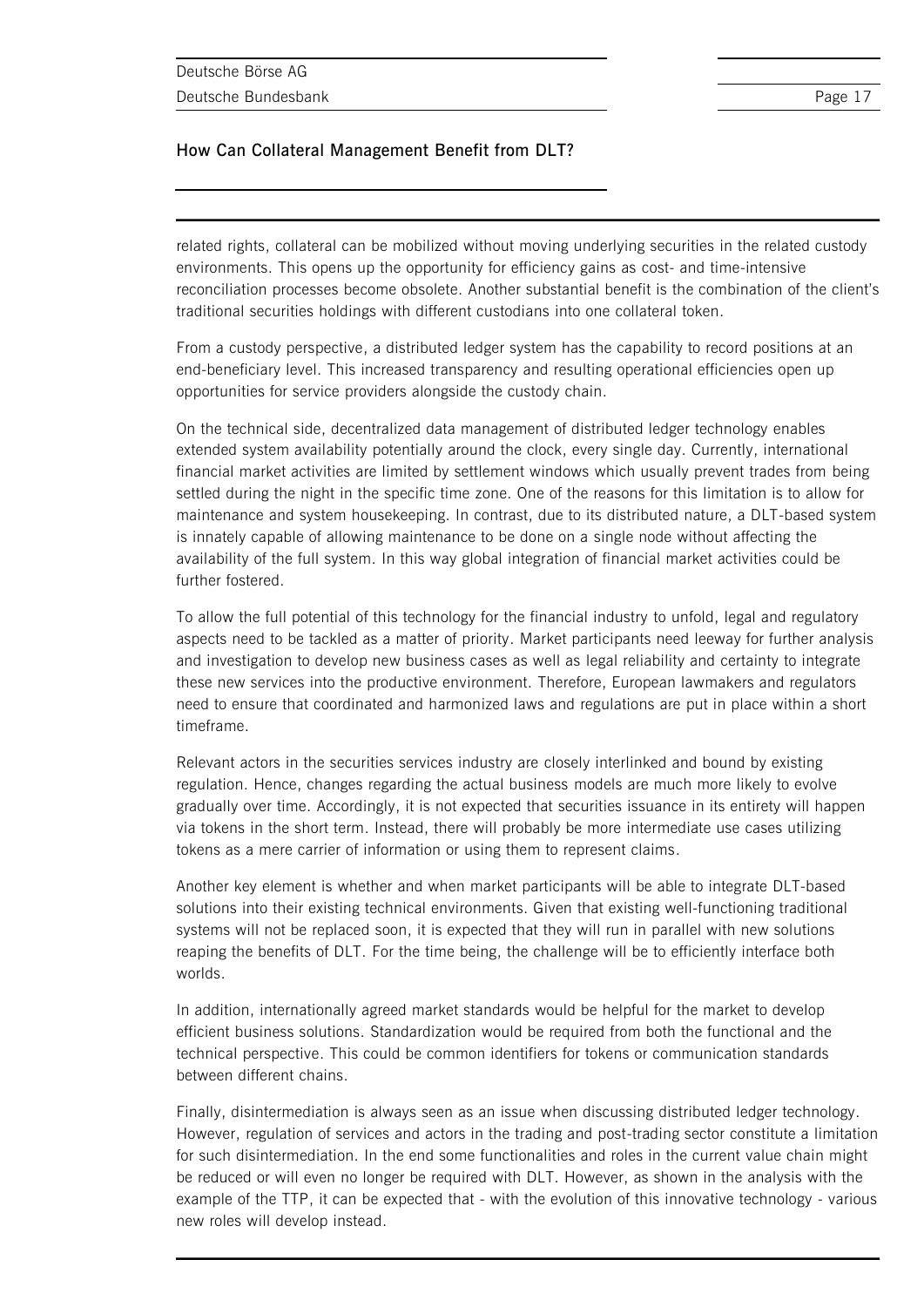### **Glossary**

### **Consensus Algorithm**

A process, encoded in software, by which nodes in a network agree on validity and order of transactions appended to the ledger

### **Delivery versus payment (DvP)**

A DvP transaction involves the settlement of two linked obligations, namely the delivery of securities and the payment of cash. DvP avoids counterparties being exposed to principal risk, i.e. the risk that the seller of securities could deliver but would not receive payment or that the buyer of securities could make payment but would not receive delivery.

### **Denial-of-Service (DoS)**

A Denial-of-Service attack is a very common method of cyberattack. By sending large amounts of requests to a server in a very short time, the server is not able to keep up with processing the requests and eventually crashes. If the requests are sent from multiple different computers and connections, it is also called a Distributed-Denial-of-Service (DDoS) attack.

### **Double-spending**

Double-spending is an attack where a given set of coins or digital tokens is spent in more than one transaction.

### **Finality**

Finality is a state of a transaction at which point it is guaranteed to be irreversible. In most cases finality refers to deterministic finality which describes a state where there is no possibility of reversing the transaction. In contrast to that, most public blockchains can only reach probabilistic finality, which is defined by the point in time at which the probability of a transaction being reversed is tiny enough that it is reasonable to assume that the reversal is never going to occur.

### **Hardware Security Module (HSM)**

A Hardware Security Module is a device which enables encryption which can only be performed with physical access to it, eliminating the possibility of a remote cyber-attack.

### **Hash time lock contract (HTLC)**

HTLC is a conditional transfer agreement of certain assets where the condition is enforced by the underlying protocol. Time-lock ensures that a transaction is time-bounded: the recipient only has a certain amount of time to accept the payment, otherwise the asset is returned to the sender. Hashlock prevents counterparties of a transfer to claim the intended assets without fulfilling the conditions stated in the transaction agreement. The combination of hash-lock and time-lock ensures secure asset transfer and can be used for delivery versus payment between different chains/protocols.

### **Network Operator**

The Network Operator is both a technical and a business role. Technically, the network operator is responsible for the infrastructure and makes sure that the nodes can connect to each other. It is also responsible for handling any technical failures which are not limited to one node. On the business side, the Network Operator is responsible for the institutional setup between the participants, it grants and revokes permissions, authorizes updates and handles other necessary auxiliary processes.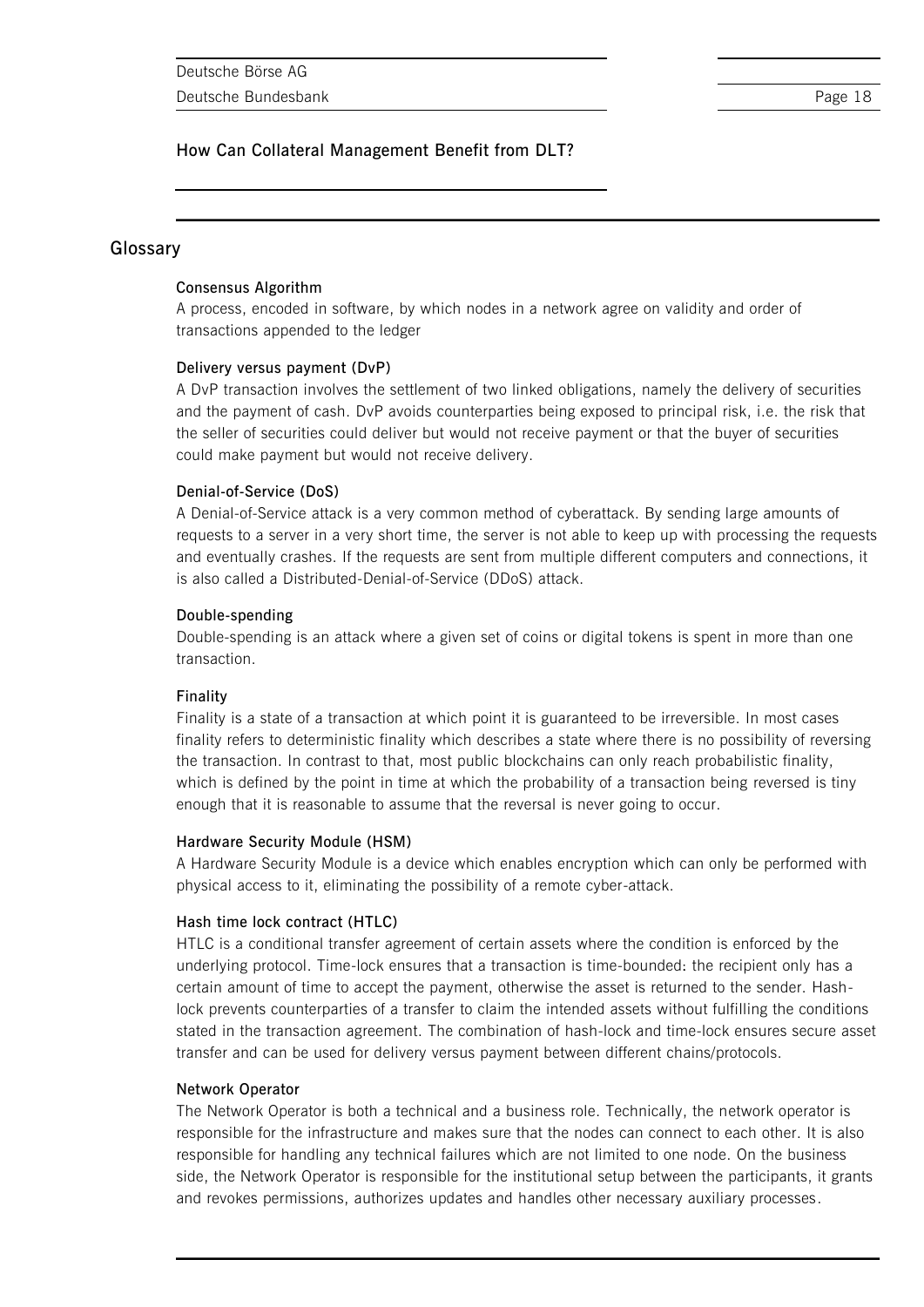### **Node**

In the context of blockchain systems, nodes are the peers of the peer-to-peer network which can take on different logical roles. A "node" is a logical function in the sense that multiple nodes of different types can run on the same physical server. If a node is maintaining a full copy of the distributed ledger it is usually referred to as a "full node".

### **Public Key**

A unique string of data which can be used to encrypt data that can then only be decrypted by the corresponding private key. The public key can also be used to decrypt data that have been encrypted by the corresponding private key. This property can be used to identify the sender of a message within a network. It can be shared publicly.

### **Private Key**

A unique string of data which can be used to decrypt data that has been encrypted by the corresponding public key. The private key can also be used to encrypt data that can then be decrypted by the corresponding public key. This property can be used as a proof of identity within a network, for example the right to access and own that participant's wallet within a cryptocurrency. It can be compared to a personal password which must be kept secret.

### **Smart Contract**

A computer program stored in a blockchain that can be executed by participants of the blockchain system. It serves as a way to create a mathematically guaranteed promise between two parties.

### **Token**

Tokens are a digital representation of one or more assets or rights. Tokens can represent basically anything, not only cash and securities, but also real estate or precious metals. Security tokens are units of value which represent similar rights to those of a security and therefore are usually treated as such.

### **Tokenization**

The issuance of a digital representation, called token, of a certain good or right after locking away the good/right in the existing ledger.

### **Triparty agent (TPA)**

Triparty collateral management services (TCMS) provided by triparty agents (TPAs) allow market participants to optimize the use of their securities portfolios when collateralizing credit and other exposures stemming from different products and instruments (e.g. repo, securities lending, central bank credit, secured loans and exposures arising from CCP or OTC transactions).

### **Two-phase/Three-phase commit protocol**

Two-phase or three-phase commit protocols are algorithms which let all nodes in single or multiple distributed systems agree upon a transaction and its related conditions. The protocol ensures that the transaction is committed, otherwise it will undo the changes which is also known as a rollback.

### **Wallet**

A software program capable of storing and managing public and private key pairs used to access digital assets.